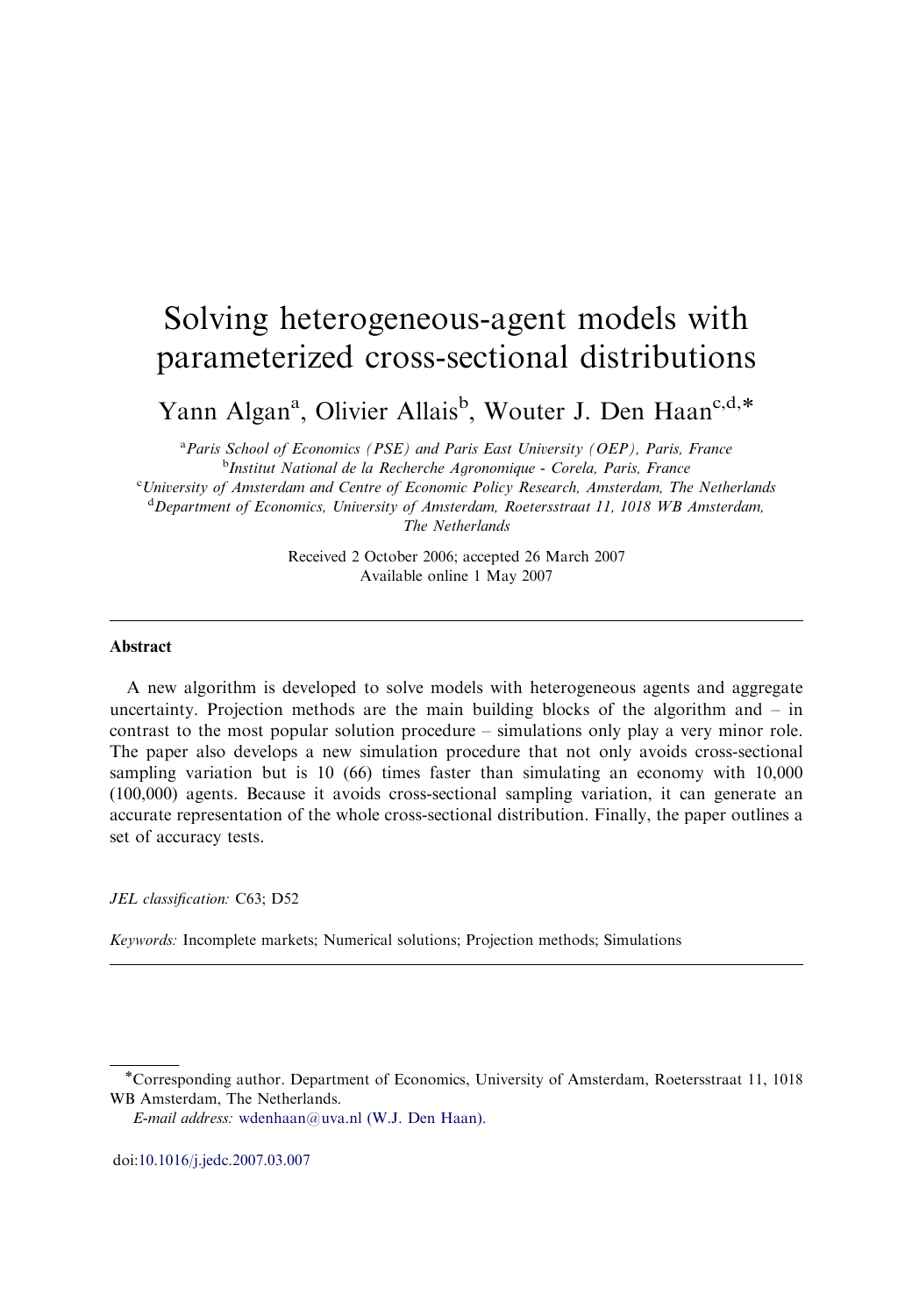# 1. Introduction

Models with heterogeneous agents and aggregate uncertainty are becoming increasingly important. They not only improve the predictions of representative agent models, they also make it possible to study the behavior of sub groups in a general equilibrium framework. Solving such models is difficult, because the set of state variables contains the cross-sectional distribution of agents' characteristics, which is a time-varying infinite dimensional object in the presence of aggregate uncertainty.

The most commonly used algorithm summarizes the cross-sectional distribution with a finite set of moments and calculates the transition law for these state variables using a simulation procedure.<sup>1</sup> This algorithm is relatively easy to implement and has been used to solve a variety of models. Nevertheless, it is important to have alternative algorithms. First, if an alternative algorithm generates a very similar numerical solution then this builds confidence in the generated results. Accuracy checks are of course also helpful in this respect but accuracy tests have its limits. It is especially difficult to test in all possible dimensions if the model has many dimensions. For complex models it is not uncommon that the results of some tests are not that great. If they occur in dimensions that are deemed not that important for the main properties of the model, we typically argue that it is not worth the extra computing time to fix the problem and sometimes it may not even be feasible. The problem is that it is very hard to determine whether inaccuracies in some parts of the model do not spill over to other more important parts or whether tiny but systematic inaccuracies do not accumulate to something more important. It is therefore important if one can replicate results using algorithms that uses different methodologies. The second reason to develop multiple algorithms is that different algorithms have different strengths and weaknesses and so one type of algorithm may be more suitable for a particular problem.

The algorithm developed in this paper to solve models with heterogenous agents and aggregate uncertainty is quite different from the popular simulations-based algorithm in that simulations only play a minor role. In particular, simulation procedures are not used to obtain the aggregate law of motion. Like [Den Haan](#page-32-0) [\(1997\)](#page-32-0) and [Reiter \(2002\),](#page-32-0) we parameterize the cross-sectional distribution, which makes it possible to obtain a numerical solution using standard quadrature and projection techniques. Our algorithm has important efficiency gains over the algorithms developed in these two papers. In particular, we follow [Reiter \(2002\)](#page-32-0) in using reference moments to get a better characterization of the cross-sectional distribution without increasing the number of state variables, but we do so in a way that is much more tractable.

Two elements of the algorithm are likely to be useful in other applications as well. First, to obtain reference moments we need to simulate the economy and we develop

<sup>&</sup>lt;sup>1</sup>Descriptions of this algorithm can be found in [Den Haan \(1996\),](#page-32-0) [Krusell and Smith \(1998\)](#page-32-0), and [Rios-](#page-33-0)[Rull \(1997\)](#page-33-0).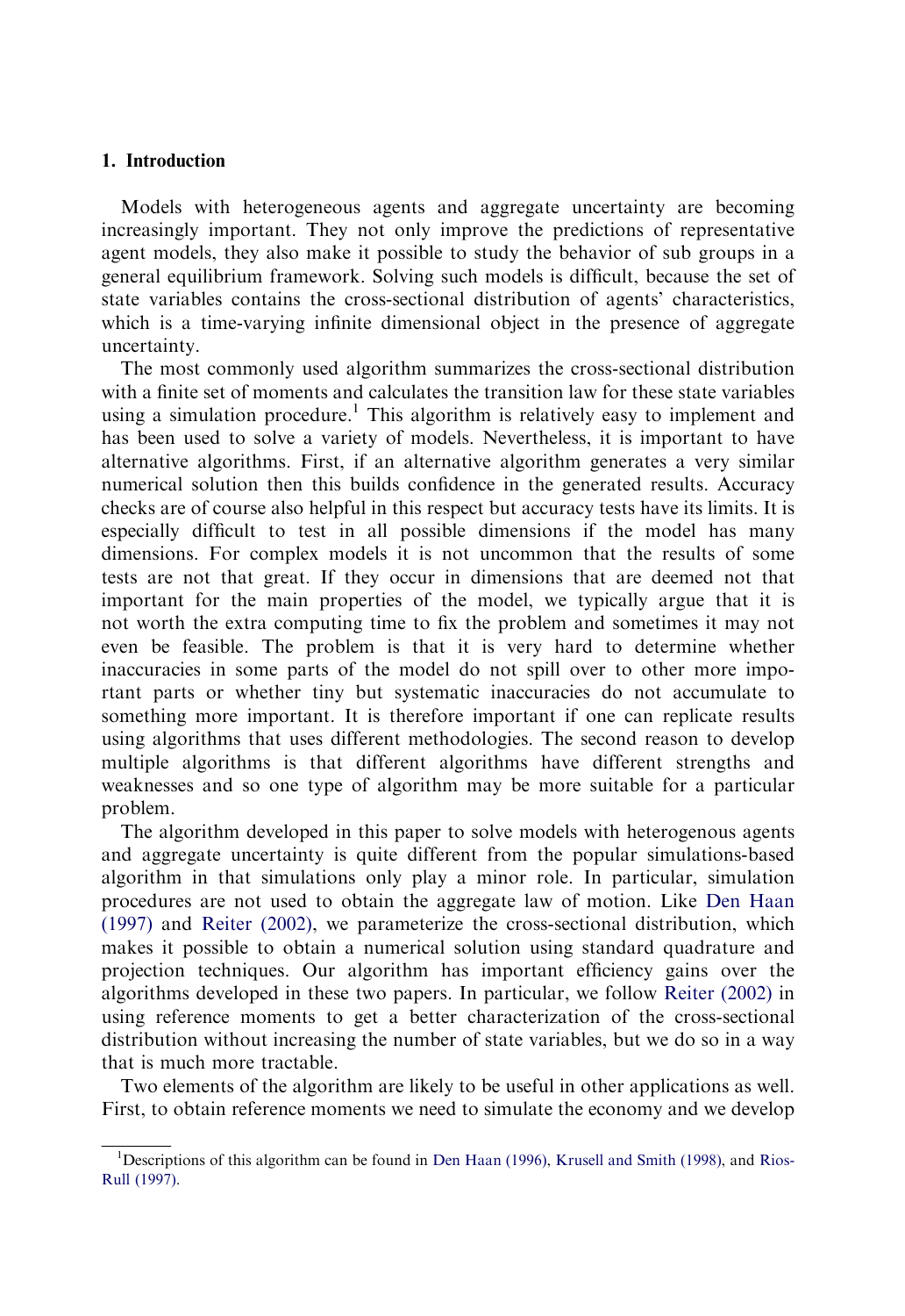a simulation procedure that avoids cross-sectional sampling uncertainty. Second, we propose a particular class of parameterizing densities that makes the problem of finding the coefficients that correspond to a set of moments a convex optimization problem. Using this class of functions avoids the need for good starting values, whereas for other functional forms we found this to be a major concern. Linking moments with a parameterized density is part of our simulation procedure and also plays a key role in the solution algorithm itself.

The standard simulation procedures constructs a panel of  $N<sub>T</sub>$  observations and  $N<sub>N</sub>$  agents. By parameterizing the cross-sectional distribution and using quadrature integration, however, our procedure can generate an accurate simulation with a continuum of agents. Note that models with a large number of heterogeneous agents almost always assume a continuum of agents, so that the law of large numbers ensures that idiosyncratic risk is averaged out. In fact, the assumption of a continuum of agents plays a key role, not only in the specification of the state variables and the definition of the equilibrium, but also in the construction of most algorithms.<sup>2</sup> Thus, by simulating with a continuum instead of a finite number of agents, we stay much closer to the actual model being solved.

Our simulation procedure not only avoids cross-sectional sampling variation, it is also much cheaper. We found that simulating an economy with 10,000 agents for 1000 periods took 10 times as long as simulating the same economy with a continuum of agents. In our own algorithm, the simulation procedure only plays a very minor role. This is, of course, no reason not to use a more accurate simulation procedure. For algorithms that use a simulation procedure to calculate the aggregate law of motion, however, the improved simulation procedure will have bigger benefits.

The rest of this paper is organized as follows. The next section describes the production economy of [Krusell and Smith \(1998\)](#page-32-0). Section 3 briefly discusses existing algorithms and summarizes the contributions of this paper. Section 4 describes the algorithm in detail and Section 5 describes the simulation procedure. Section 6 discusses how to check for accuracy and reports the results. The last section concludes.

#### 2. The production economy

The economy is a production economy with aggregate shocks in which agents face different employment histories and partially insure themselves through (dis)saving in capital. For more details see [Krusell and Smith \(1998\).](#page-32-0)

Problem for the individual agent: The economy consists of a unit mass of ex ante identical households. Each period, agents face an idiosyncratic shock  $\varepsilon$  that determines whether they are employed,  $\varepsilon = 1$ , or unemployed,  $\varepsilon = 0$ . An employed agent earns a wage rate of  $\overline{w}_t$ . An employed agent earns an after-tax wage rate of

 $2$ In particular, a crucial property being used is that conditional on realizations of the aggregate shock and this period's cross-sectional distribution, next period's cross-sectional distribution is known with certainty.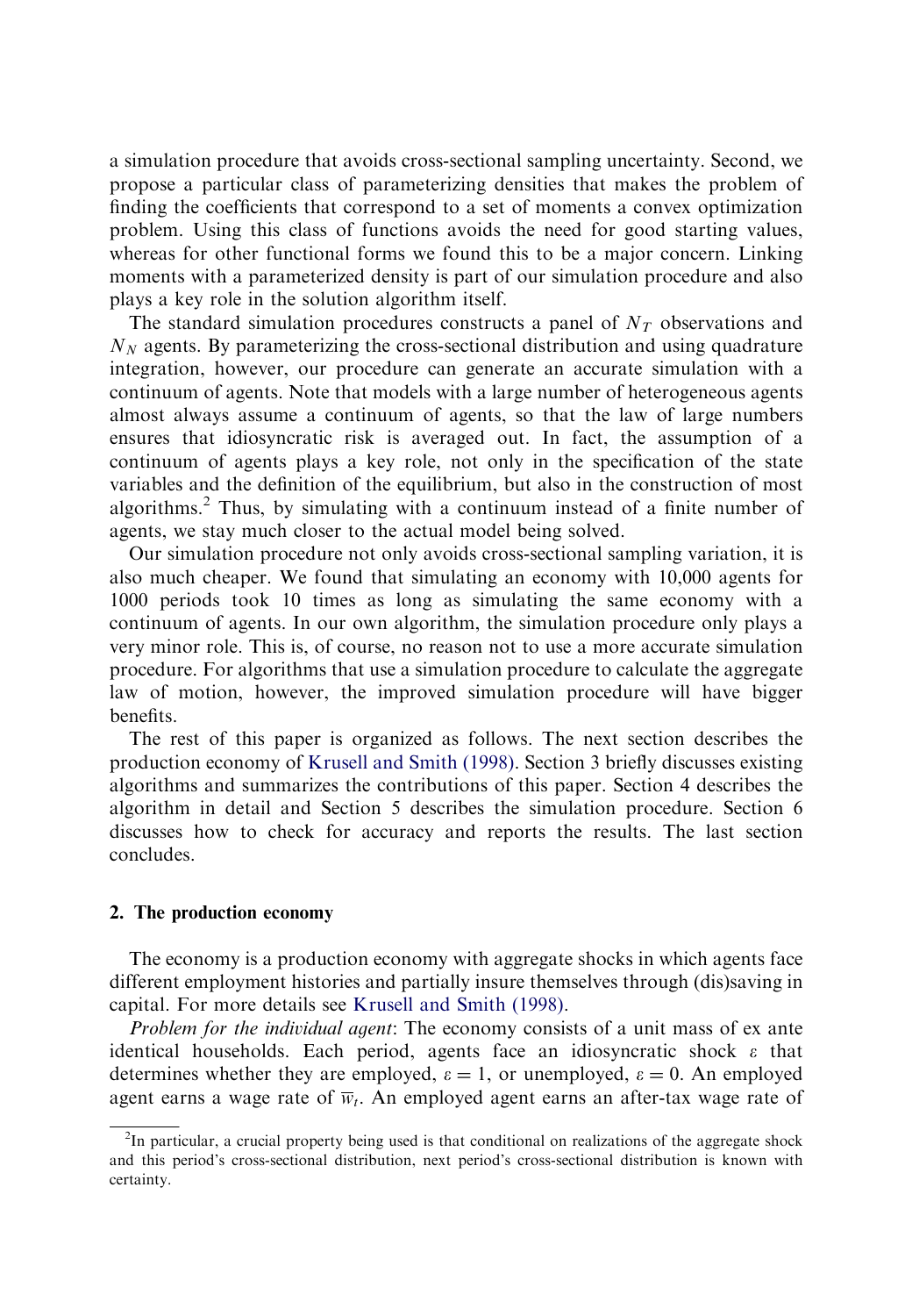$(1 - \tau_t)\overline{w}_t$  and an unemployed agent receives unemployment benefits  $\mu \overline{w}_t$ . Markets are incomplete and the only investment available is capital accumulation. The net rate of return on this investment is equal to  $r_t - \delta$ , where  $r_t$  is the rental rate and  $\delta$  is the depreciation rate. Agent's  $i$  maximization problem is as follows:

$$
\max_{\{c_t^i, k_{t+1}^i\}_{t=0}^{\infty}} \quad E \sum_{t=0}^{\infty} \beta^t \frac{(c_t^i)^{1-\gamma} - 1}{1-\gamma}
$$
\ns.t. 
$$
c_t^i + k_{t+1}^i = r_t k_t^i + (1 - \tau_t) \overline{w}_t \overline{1} e_t^i + \mu \overline{w}_t (1 - \varepsilon_t^i) + (1 - \delta) k_t^i,
$$
\n
$$
k_{t+1}^i \ge 0.
$$
\n(1)

Here  $c_t^i$  is the individual level of consumption,  $k_t^i$  is the agent's beginning-of-period capital, and  $\overline{l}$  is the time endowment.

Firm problem: Markets are competitive and the production technology of the firm is characterized by a Cobb–Douglas production function. Consequently, firm heterogeneity is not an issue. Let  $K_t$  and  $L_t$  stand for per capita capital and the employment rate, respectively. Per capita output is given by

$$
Y_t = a_t K_t^{\alpha} (\overline{l} L_t)^{1-\alpha} \tag{2}
$$

and prices by

$$
\overline{w}_t = (1 - \alpha) a_t \left(\frac{K_t}{\overline{l}L_t}\right)^{\alpha},\tag{3}
$$

$$
r_t = \alpha a_t \left(\frac{K_t}{\bar{l}L_t}\right)^{\alpha - 1}.\tag{4}
$$

Aggregate productivity,  $a_t$ , is an exogenous stochastic process that can take on two values,  $1 - \Delta^a$  and  $1 + \Delta^a$ .

Government: The only role of the government is to tax employed agents and to redistribute funds to the unemployed. We assume that the government's budget is balanced each period. This implies that the tax rate is equal to

$$
\tau_t = \frac{\mu u_t}{\bar{l}L_t},\tag{5}
$$

where  $u_t = 1 - L_t$  denotes the unemployment rate in period t.

Exogenous driving processes: There are two stochastic driving processes. The first is aggregate productivity and the second is the employment status. Both are assumed to be first-order Markov processes. We let  $\pi_{ad'ee'}$  stand for the probability that  $a_{t+1} = a'$  and  $\varepsilon_{t+1}^i = \varepsilon'$  when  $a_t = a'$  and  $\varepsilon_t^i = \varepsilon'$ . These transition probabilities are chosen such that the unemployment rate can take on only two values. That is,  $u_t = u^b$  when  $a_t = a^b$  and  $u_t = u^g$  when  $a_t = a^g$  with  $u^b > u^g$ .

Equilibrium: [Krusell and Smith \(1998\)](#page-32-0) consider recursive equilibria in which the policy functions of the agent depend on his employment status,  $\varepsilon^i$ , his beginning-ofperiod capital holdings,  $k^i$ , aggregate productivity, a, and the cross-sectional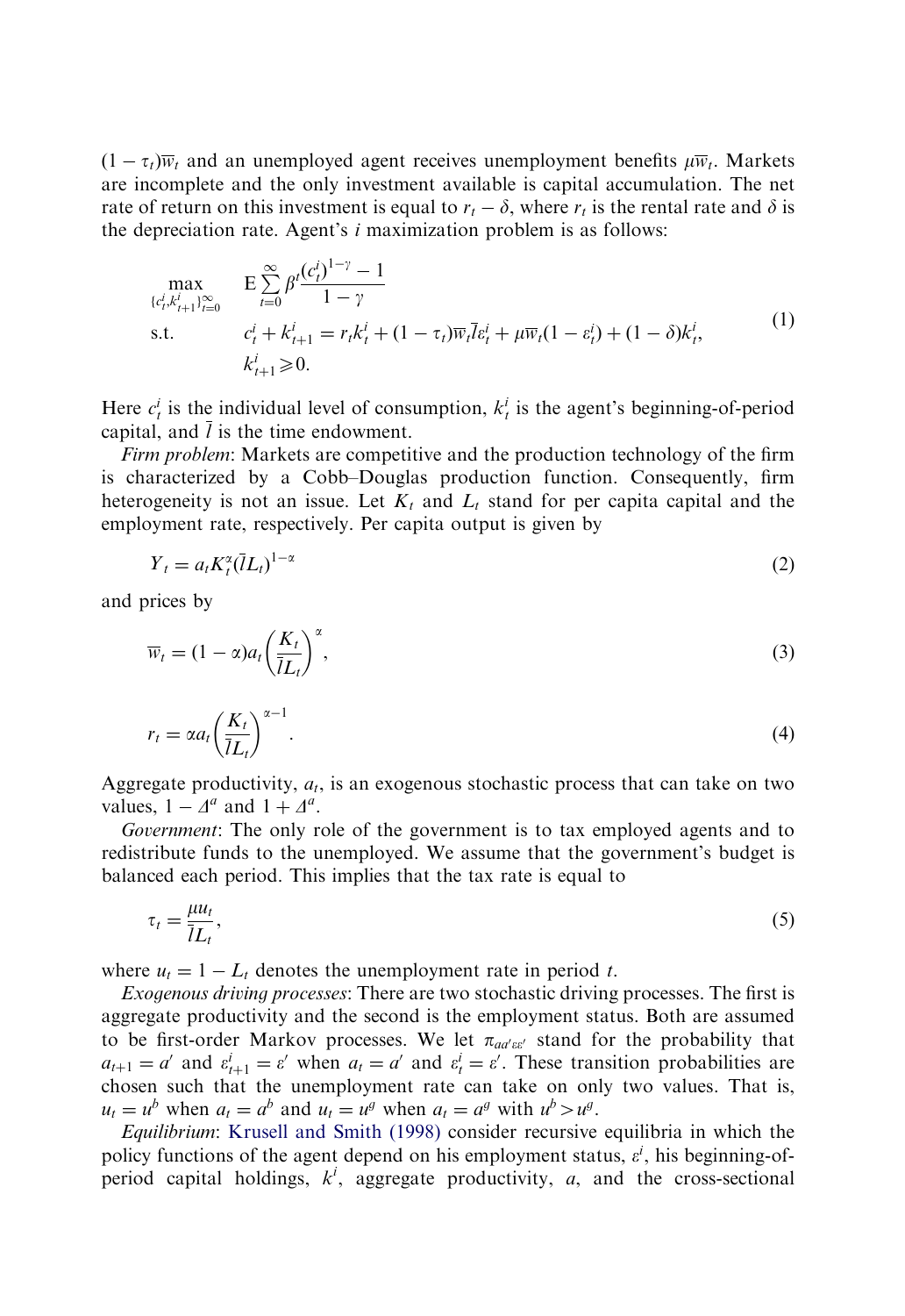distribution of capital holdings. An equilibrium consists of the following:

- Individual policy functions that solve the agent's maximization problem.
- A wage and a rental rate that are determined by 3 and 4, respectively.
- A transition law for the cross-sectional distribution of capital, that is consistent with the investment policy function.

# 3. Relation to existing algorithms

In this paper we give a brief overview of existing algorithms and then highlight the contributions of this paper.

# 3.1. Existing algorithms

A standard aspect of numerical algorithms that solve models with heterogeneous agents is to summarize the infinite-dimensional cross-sectional distribution of agents' characteristics by a finite set of moments,  $m$ . The transition law is then a mapping that generates next period's moments,  $m'$ , given the values of the moments in the current period, m, and the realization of the aggregate shock. [Krusell and Smith \(1998\)](#page-32-0) propose to calculate this transition law as follows. First, construct a time series for the crosssectional moments by simulating an economy with a large but finite number of agents. Second, regress the simulated moments on the set of state variables. [Den Haan \(1996\)](#page-32-0) uses the panel simulation to solve the individual problem, which avoids the need for an aggregate law of motion. The first disadvantage of the simulation procedure is that moments are calculated using Monte Carlo integration, which is known to be an inefficient numerical integration procedure.<sup>3</sup> The second disadvantage is that the observations are clustered around the mean, since they are taken from a simulated series. An efficient projection procedure, however, requires the explanatory variables to be spread out, for example, by using Chebyshev nodes.<sup>4</sup> Consequently, the use of simulation procedures may make it expensive (in terms of computing time) to obtain an accurate solution, especially if one wants the solution to be accurate across the whole state space.

[Den Haan \(1997\)](#page-32-0) parameterizes the cross-sectional distribution with a flexible functional form,  $P(k; \rho)$ , which makes it possible to use quadrature techniques to do the numerical integration. In addition, his algorithm uses Chebyshev nodes to construct a grid of explanatory variables for the projection step. The coefficients of the approximating density,  $\rho$ , are pinned down by the set of moments used, m. The disadvantage of [Den Haan \(1997\)](#page-32-0) is that the shape of the distribution is completely pinned down by the moments used as state variables and the class of flexible functional forms used. Consequently, a large number of state variables may be needed to get the shape of the cross-sectional distribution right even when just a few

 $3$ See [Judd \(1998\)](#page-32-0).

Note that in the classic regression problem the standard errors,  $\sigma^2(X'X)^{-1}$ , are also lower when the explanatory values are more spread out.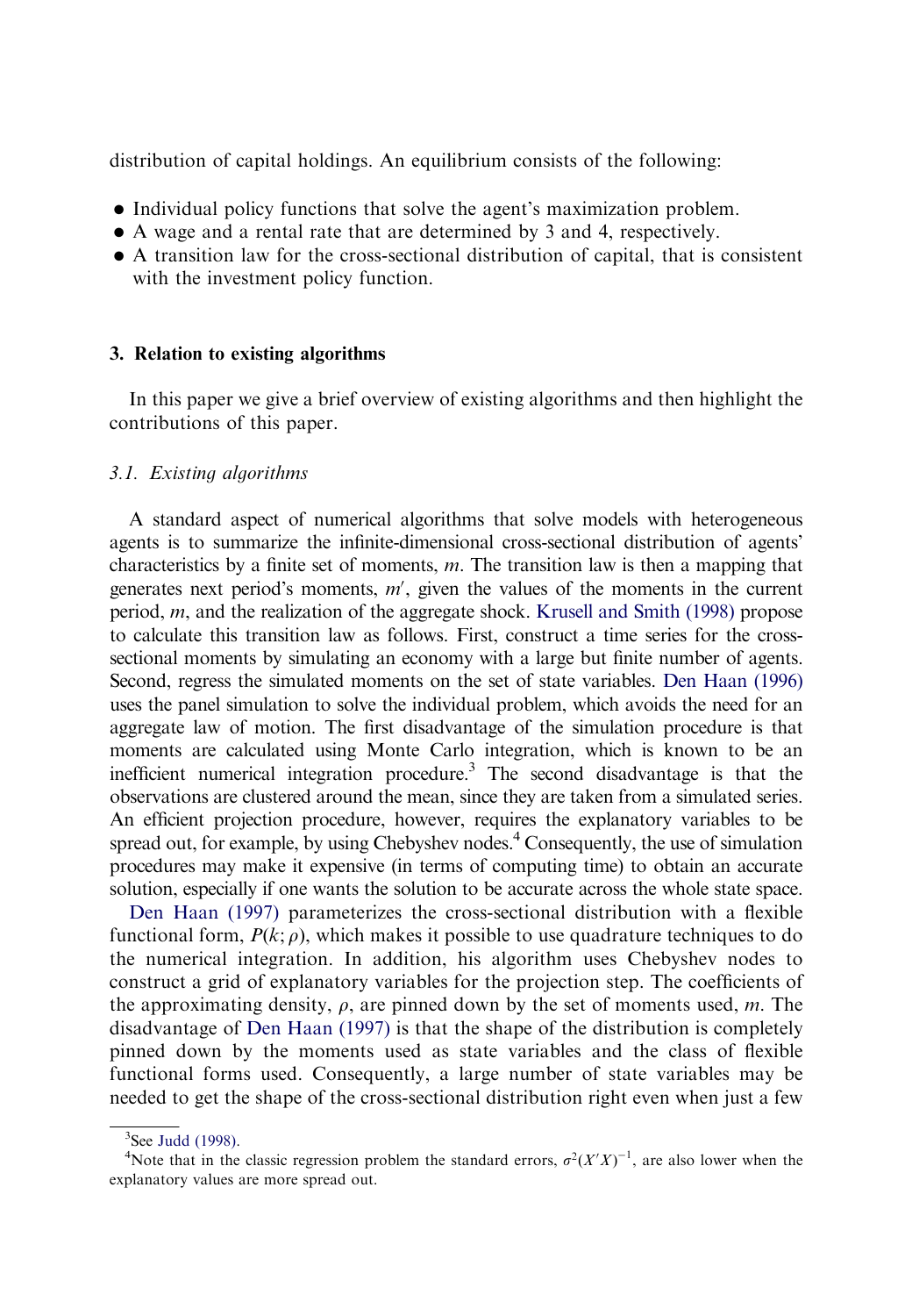moments actually matter for agents' behavior. Another drawback of [Den Haan](#page-32-0) [\(1997\)](#page-32-0) is that an inefficient procedure is used to find the coefficients of the approximating density. [Reiter \(2002\)](#page-32-0) improves upon the algorithm of [Den Haan](#page-32-0) [\(1997\)](#page-32-0) in an ingenious way by letting the shape of the distribution depend not only on the moments used as state variables,  $m$ , but also on a set of reference moments that are obtained by a simulation procedure.

Promising recent alternatives to the standard algorithm have been developed in [Preston and Roca \(2006\)](#page-32-0) and [Reiter \(2006\).](#page-33-0) [Reiter \(2006\)](#page-33-0) first solves a model without aggregate uncertainty using standard projection procedures. Next, by replacing the endogenous variables in the equations of the model with the parameterized numerical solution, he obtains a difference equation in the numerical coefficients. Then he uses perturbation techniques to solve for the sensitivity of the numerical solution to aggregate shocks. This is quite a different approach then the procedure used here, which is good for the profession, because the more variety among available approaches used the better. [Preston and Roca \(2006\)](#page-32-0) use a 'pure' perturbation method to solve the model.<sup>5</sup> Perturbation methods are likely to work well when the distribution needs to be characterized by many statistics, because dealing with many state variables is the strength of perturbation methods.

# 3.2. The contributions of this paper

The main contributions of this paper are the following.

Calculating the transition law of the cross-sectional distribution: The disadvantage of [Reiter \(2002\)](#page-32-0) is that the particular implementation of the idea of reference moments is very cumbersome.<sup>6</sup> As in [Den Haan \(1997\)](#page-32-0) and [Reiter \(2002\)](#page-32-0), this paper develops a procedure to calculate this transition law without relying on simulation procedures to calculate moments and to carry out the projection step. As in [Reiter](#page-32-0) [\(2002\)](#page-32-0), it uses reference moments, but the modifications introduced make the procedure much more straightforward to implement. In other words, the algorithm is an important improvement over earlier attempts that use projection methods to solve models with heterogeneous agents. Moreover, because the building blocks are so different from the simulation procedures, it provides a constructive alternative.

<sup>&</sup>lt;sup>5</sup>They replace the inequality constraint with a penalty function, since perturbation methods cannot deal well with the kind of inequality constraint used here. This also accomplishes that agents do not have negative capital holdings and try to stay away from low capital stocks. <sup>6</sup>

<sup>&</sup>lt;sup>6</sup>[Reiter \(2002\)](#page-32-0) constructs a reference density  $G(m)$ , which relates the shape of the distribution to the set of moments that serve as state variables. It is a weighted average of distributions from a simulated economy, where distributions with moments closer to  $m$  get more weight. Step functions are used to construct a reference distribution, which has the advantage of being very flexible but has the disadvantage of using a lot of parameters. One problem of the approach in [Reiter \(2002\)](#page-32-0) is that the moments of the reference density may not be equal to  $m$ . This means that one first has to apply operations to ensure that one obtains a new reference function  $\tilde{G}(m)$  for which this is not the case. But even if m contains only first and second moments, then this problem entails more than a linear transformation, since  $\tilde{G}(m)$  has to be a step function that conforms to the specified grid and cannot violate the constraints on the support of the distribution, such as the constraint that  $k\geq0$ .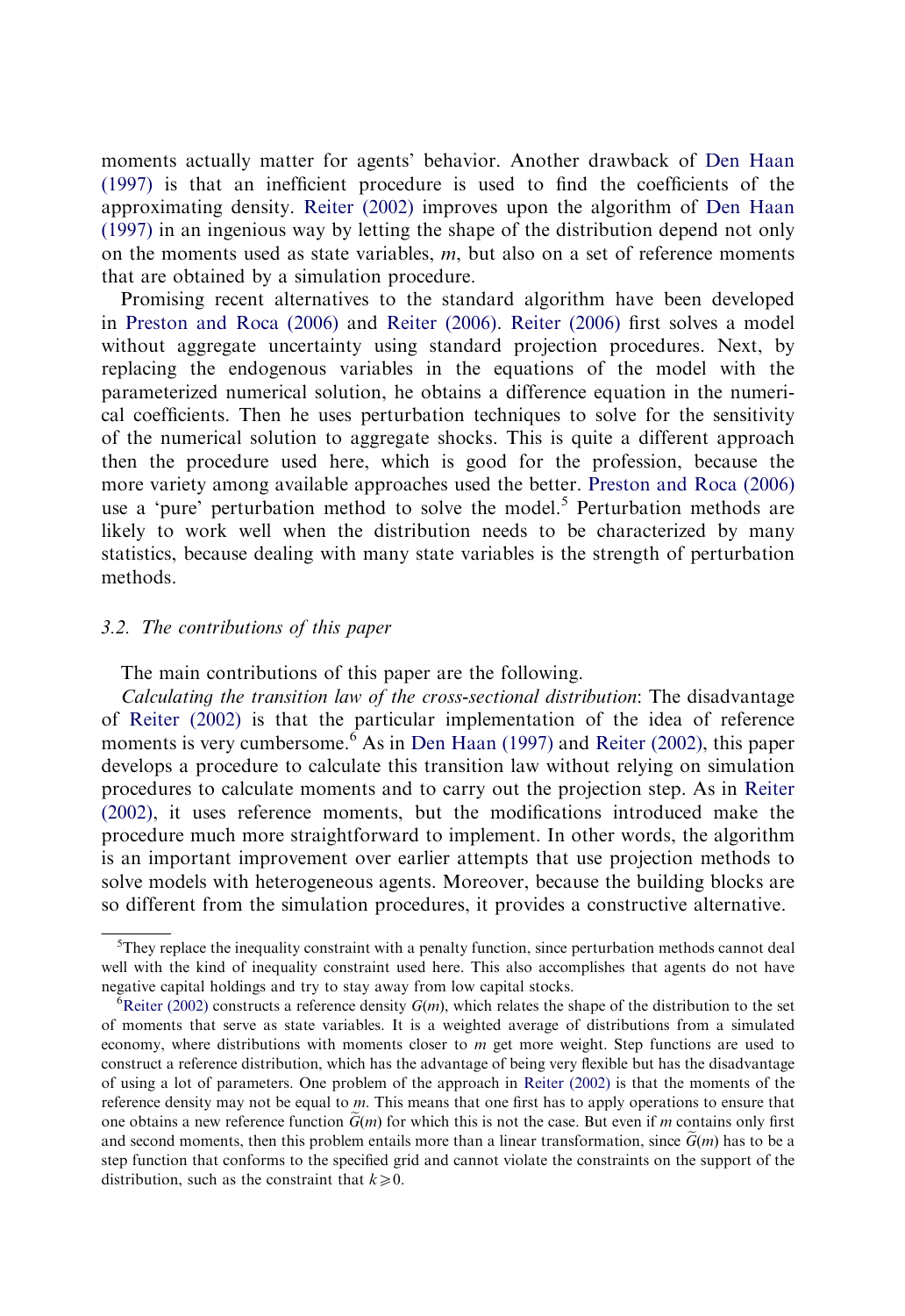Calculating the approximating density for given moments: The algorithm links a set of moments with a parameterized density. Consequently, an important part of the algorithm is the mapping between the set of moments and the coefficients of the density. One possibility would be to use an equation solver that chooses the set of coefficients so that the moments of the parameterized density are equal to the specified moments. We found this procedure to be slow and intermittently breaking down. By choosing a particular choice for the basis functions of the approximating polynomial we transform this problem into a convex optimization problem, for which reliable convergence algorithms exist. This procedure is likely to be useful outside the literature of numerical solution techniques, since characterizing a crosssectional distribution with a CDF from a class of flexible functional forms is a common problem in econometrics.

Simulating a panel without cross-sectional sampling variation: This paper develops a procedure to simulate an economy without cross-sectional sampling variation. Standard procedure is to simulate data using a finite number of agents and a finite number of time periods, which means that the outcome depends on the particular random draw used. Sampling variation disappears at a slow rate and could be especially problematic if the number of a particular type of agent is small relative to the total number of agents.

Existing models with a large number of heterogeneous agents typically assume that there is a continuum of agents. This implies that conditional on the realization of the aggregate shock there is no cross-sectional sampling variation, a property that plays a key role in the definition of the set of state variables and the definition of the recursive equilibrium. The simulation procedure developed in this paper sticks to the assumption of the model and uses a continuum of agents. Moreover, because the procedure avoids cross-sectional sampling variation, it can obtain an accurate description of aspects of the distribution such as behavior in the tails much more easily than simulation methods.

Accuracy tests: It is never trivial to check the accuracy of a numerical solution for dynamic stochastic models, since the true solution is not known. Checking for accuracy is made especially difficult, because there are many aspects to the solution of this type of model. In this paper, we discuss several tests to evaluate the accuracy of the solution for a model with heterogeneous agents.

# 4. The algorithm

In this section, we discuss the different steps of the algorithm. In Section 4.1, we start with a discussion of the state variables used, followed by an overview of the algorithm in Section 4.2. The remaining sections describe the steps of the algorithm.

# 4.1. State variables and transition laws

[Krusell and Smith \(1998\)](#page-32-0) consider a recursive equilibrium in which the policy functions of the agent depend on his employment status,  $\varepsilon^i$ , his beginning-of-period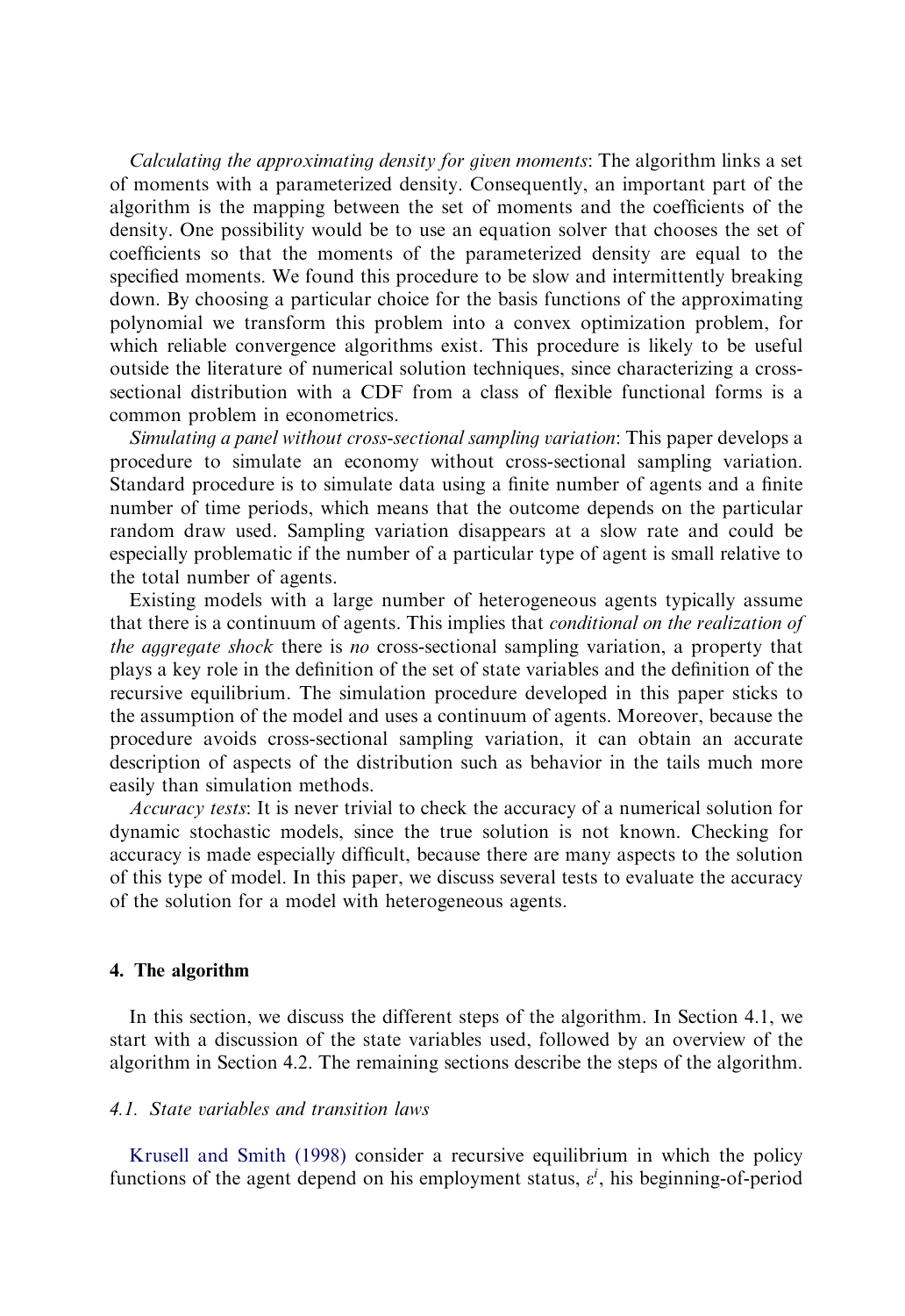capital holdings,  $k^i$ , aggregate productivity, a, and the cross-sectional distribution of capital holdings.<sup>7</sup> Let  $f^w(k)$  be the cross-sectional distribution of beginning-of-period capital holdings for agents with employment status  $w \in \{e, u\}$  and  $k \ge 0$ . The arrow pointing left indicates that the cross-sectional distribution refers to the distribution at the beginning of the period (but after all shocks are observed, that is once individual employment shocks and aggregate shocks had taken place). Similarly,  $\overrightarrow{f}^{\psi}(k)$  refers to the distribution at the end of the period. The following two steps determine the transition law that links the current-period distribution,  $f^{\nu}(k)$ , with next period's distribution,  $f^{\overline{w'}}(k)$ .

- The end-of-period distribution is determined by a,  $f^e$ ,  $f^u$ , and the individual investment function. That is,  $\overrightarrow{f}^e = \overrightarrow{f}^e(a, f^e, f^u)$  and  $\overrightarrow{f}^u = \overrightarrow{f}^u(a, f^e, f^u)$ .
- Next period's beginning-of-period distribution,  $f^{\overline{w'}}(k)$ , is determined by the endof-period distribution and the employment-status flows corresponding to the values of a and a'. Thus,  $f^{e'} = Y^{\overline{e}}(a, a', \overrightarrow{f}^e, \overrightarrow{f}^u)$  and  $\overleftarrow{f^{u'}} = \overleftarrow{Y^u}(a, a', \overrightarrow{f}^e, \overrightarrow{f}^u)$ .  $\overline{Y}^{\overline{e}}(\cdot)$  and  $\overline{Y}^{\overline{u}}(\cdot)$  are simple functions that are determined directly by the transition probabilities.<sup>8</sup>

An alternative to using the cross-sectional distribution of employment and capital holdings is to use all past realizations of the aggregate shocks.<sup>9</sup> For the model considered here, we found that a large number of lags is needed. Nevertheless, if one does not have a complete description of the cross-sectional distribution, it still may be worthwhile to add some lagged values of  $a<sup>10</sup>$  In our algorithm we, therefore, add the lagged value of  $a$  as a state variable. But there is another reason, which will become evident in the remainder of this section.

To deal with the infinite dimension of the cross-sectional distribution, we follow [Den Haan \(1996, 1997\),](#page-32-0) [Krusell and Smith \(1998\),](#page-32-0) and [Rios-Rull \(1997\)](#page-33-0) and describe the cross-sectional distribution with a finite set of moments. The remainder of this section discusses in detail which moments we use.

In this model, agents face a borrowing constraint,  $k\geqslant0$ . We, therefore, include the fraction of agents of each type that start the period with zero capital holdings,  $m^{e,\overline{c}}$ 

 $^{7}$ [Miao \(2006\)](#page-32-0) shows the existence of a recursive equilibrium, but also uses expected payoffs as state variables. It is not clear whether a recursive equilibrium exists when the smaller set of state variables is used. For a numerical solution this is less important in the sense that approximation typically entails not using all information.

Details are given in A.1.

 $^{9}$ This is the approach used in [Veracierto \(2002\)](#page-33-0). He solves a model with irreversible investment in which the cross-sectional distribution matters because the investment decision is of the (S,s) variety. Instead of keeping track of the cross-sectional distribution, he keeps track of a history of lower and upper threshold levels.<br><sup>10</sup>The numerical cost is fairly low, since *a* can take on only two values.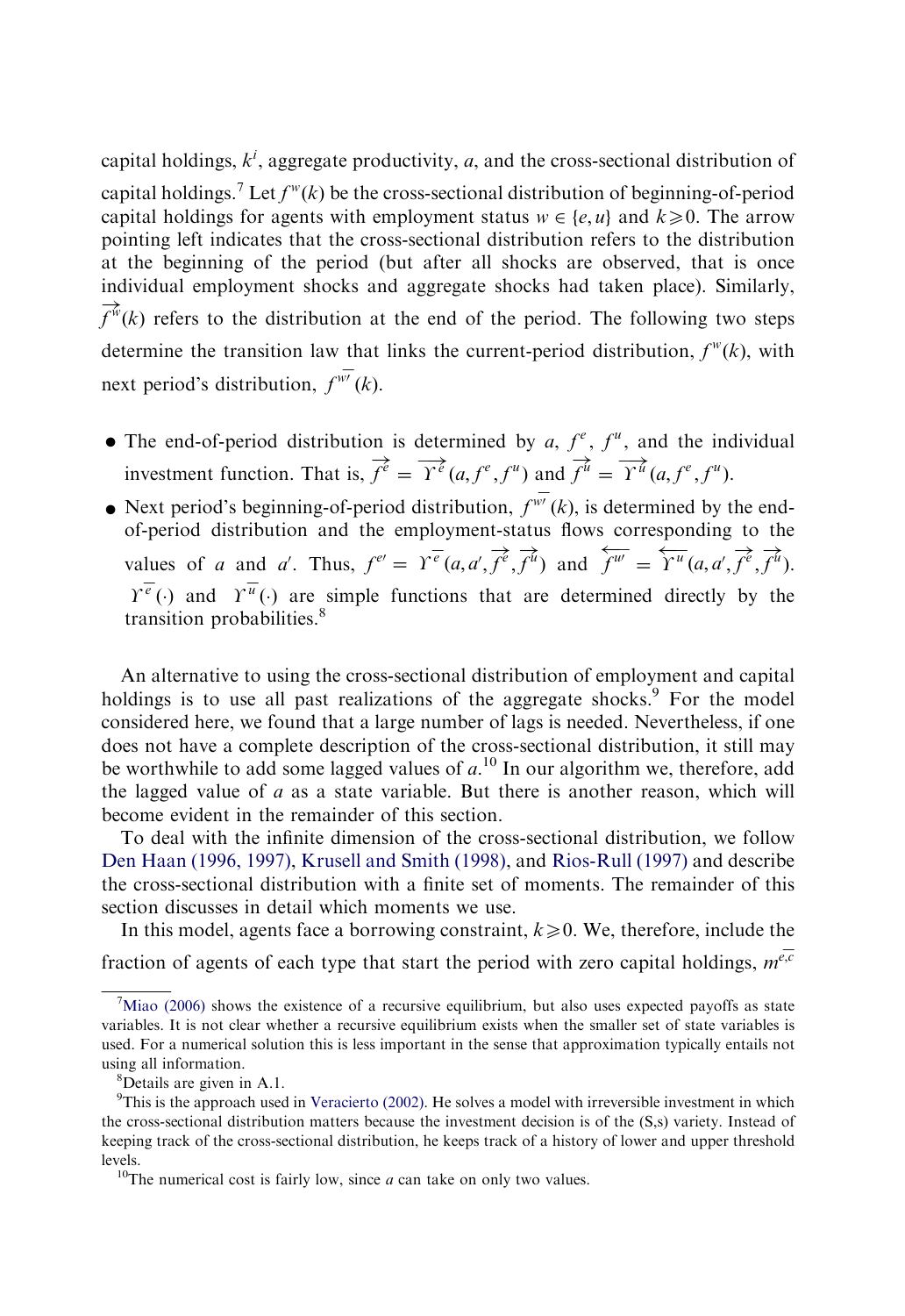and  $m^{\overline{u,c}}$ . Employed agents never choose a zero capital stock. This means that the density  $\overrightarrow{f}^e$  does not have mass at zero. In contrast,  $f^e$  does have mass at zero, because some of the agents that are employed in the current period were unemployed in the last period and chose a zero capital stock. Both  $m^{\overline{e,c}}$  and  $m^{\overline{u,c}}$  can be easily calculated from  $\overline{m_{-1}^{u,c}}$  and the employment-status flows corresponding to the values of  $a_{-1}$  and a. Thus, instead of using  $[a, m^{e,c}, m^{u,c}]$  we also can use  $[a, a_{-1}, m^{u,c}_{-1}]$ . We prefer to use  $[a, a_{-1}, \overrightarrow{m_{-1}^{\mu c}}]$ , because  $a_{-1}$  can take on only two values and is, thus, computationally an inexpensive state variable. Moreover, as explained above  $a_{-1}$ could have predictive value that goes beyond the ability to determine  $m^{\overline{e,c}}$  and  $m^{\overline{u,c}}$ .

In addition, the algorithm uses centralized moments of the distributions of strictly positive capital holdings. The set of moments that are used as state variables are stored in the following vector:

$$
m = \overline{[m_{-1}^{u,c}, m^{e,1}, \ldots, m^{e,N_M}, m^{u,1}, \ldots, m^{u,N_M}]}.
$$

where  $m^{\overrightarrow{w_j}}$  is the *j*th-order centralized moment for workers with employment status  $w$  and strictly positive capital holdings. The dimension of the vector is  $N_M^* = 2N_M + 1.$ 

The aggregate state is thus given by  $s = [a, a_{-1}, m]$ . Since we only use a limited set of moments as state variables, the transition law only needs to specify how this limited set of moments evolve over time. Thus, instead of calculating  $\overrightarrow{I^e}(\cdot)$  and  $\overrightarrow{I}^u(\cdot)$ , we now calculate  $\overrightarrow{[m^{u,c}, m^{u,1}, \dots, m^{u,N_M}]} = \overrightarrow{I}^u_n(s; \psi_i^{I^u})$  and  $\overrightarrow{[m^{e,c}, m^{e,1}, \dots, m^{u,N_M}]}$  $\overrightarrow{m^{e,N_M}}$  =  $\overrightarrow{F_n^e}(s; \psi_n^{Fe})$ , where  $\overrightarrow{F_n^w}(s)$  is an *n*th-order polynomial with coefficients  $\psi_n^{F^w}$ . To simplify the notation we will typically write  $\overrightarrow{\Gamma^{\psi}}(s)$ , but one should keep in mind that this is an approximating function with coefficients that are determined by the algorithm. In the implementation of the algorithm, we set  $N_M$  equal to 1. [Krusell and Smith \(1998\)](#page-32-0) only use the aggregate capital stock so we use more information by using the means conditional on employment status and the fraction of agents at the constraint. This adds little information, however, since the aggregate capital stock is mainly dominated by the capital held by the employed.

#### 4.2. Overview

An important part of this algorithm is to avoid Monte Carlo integration by approximating the densities  $f^e$  and  $f^u$  with flexible functional forms. To determine this functional form, we use the moments that are used as state variables, m, as well as some additional information that we will refer to as 'reference moments'. The reference moments are higher-order moments that are helpful in getting the shape of the distribution right.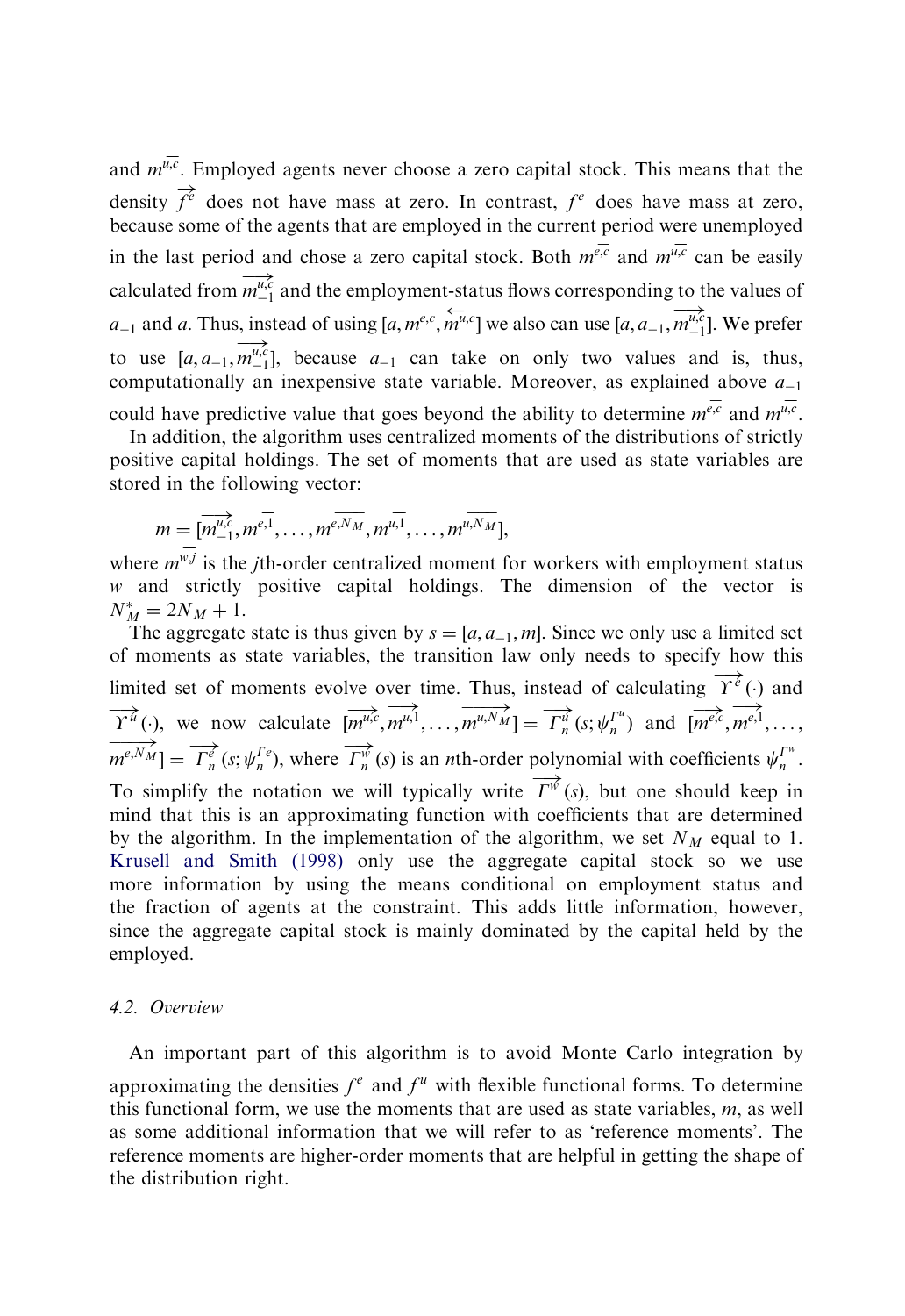The algorithm uses the following iterative procedure to solve the model.

- Given transition laws,  $\overrightarrow{f}^e(s)$  and  $\overrightarrow{f}^u(s)$ , solve for  $c(\varepsilon, k, s)$  and  $k'(\varepsilon, k, s)$ . This is discussed in Section 4.3.
- Use the solutions for the individual policy functions,  $c(\varepsilon, k, s)$  and  $k'(\varepsilon, k, s)$  to obtain information about the 'reference moments'. This is discussed in Section 4.4.
- Given solutions for the individual policy functions,  $c(\varepsilon, k, s)$  and  $k'(\varepsilon, k, s)$ , solve for  $\overrightarrow{I}^e(s)$  and  $\overrightarrow{I^u}(s)$ . This is discussed in Section 4.6. This requires setting up a grid of the aggregate state variables  $[a, a_{-1}, m]$  and a procedure to link the values of the moments  $m$  and the reference moments with an explicit cross-sectional density. This procedure is discussed in Section 4.5.
- Iterate until the transitions laws used to solve for the individual policy functions are close to the transition laws implied by the individual policy functions.

# 4.3. Procedure to solve for individual policy functions

The procedure to solve for individual policy functions relies on standard projection methods, except that we modify the standard procedure to deal with the inequality constraint on capital. In this section, we describe how to solve for the individual policy rules taking the aggregate policy rules  $\overrightarrow{\Gamma}^e(s)$  and  $\overrightarrow{\Gamma}^u(s)$  as given. The first-order conditions of the agent are given by<sup>11</sup>

$$
c(\varepsilon, k, s)^{-\gamma} = \mathbb{E}[\beta c(\varepsilon', k', s')^{-\gamma} (1 - \delta + r(s'))] \text{ for } k' > 0,
$$
  
\n
$$
c(\varepsilon, k, s)^{-\gamma} \ge \mathbb{E}[\beta c(\varepsilon', k', s')^{-\gamma} (1 - \delta + r(s'))] \text{ for } k' = 0, \text{ and}
$$
 (6)

$$
c + k' = r(s)k + \overline{w}(s)((1 - \tau(s))\overline{l}\varepsilon + \mu * (1 - \varepsilon)) + (1 - \delta)k. \tag{7}
$$

In this system  $\overline{w}(s)$  and  $r(s)$  only depend on a and the aggregate capital stock and can be solved directly from Eqs. (3) and (4). The conditional expectation in Eq. (6) is a function of the individual and aggregate state variables. To solve the individual problem we approximate this conditional expectation with a flexible functional form. That is,

$$
E[\beta c(\varepsilon', k', s')^{-\gamma} (1 - \delta + r(s'))] \approx \Psi_n(k, \varepsilon, s; \psi_n^E), \tag{8}
$$

where  $\Psi_n(\cdot)$  is an *n*th-order polynomial and  $\psi_n^E$  its coefficients. Let  $\overline{k}(\varepsilon, s)$  be the capital stock such that

$$
k' = 0 \quad \text{if } k \le \overline{k}(\varepsilon, s). \tag{9}
$$

Then  $\partial k'/\partial k = 0$  for  $k < \overline{k}(\varepsilon, s)$ . This implies that  $E[\beta c(\varepsilon', k', s')^{-\gamma} (1 - \delta + r(s'))]$  as a function of k is flat for  $k < \overline{k}$  and non-differentiable at  $k = \overline{k}$ . When  $k < \overline{k}(\varepsilon, s)$  one does not need the approximation  $\Psi_n(\cdot)$ , since  $k'=0$  and one can solve consumption from the budget constraint. To calculate the approximation for the conditional expectation, we only use grid points at which  $k' > \overline{k}(\varepsilon, s)$ . This means that the grid is

 $11$ We have suppressed the *i* superscript for notational convenience.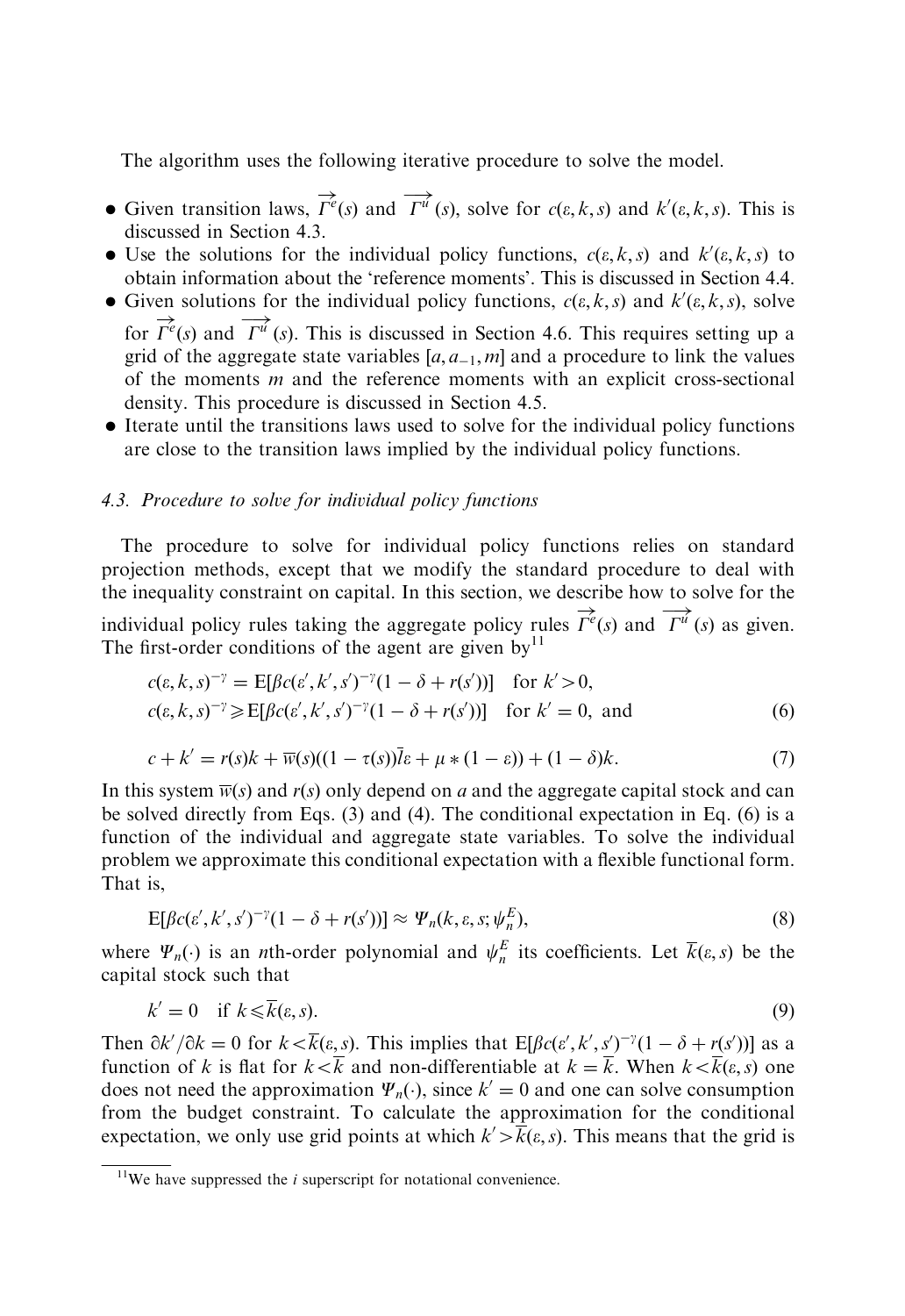no longer fixed within the algorithm and we loose some of the optimality properties of using Chebyshev grid points, but we found that with this procedure we can obtain more accurate solutions.

Besides this modification, our procedure to solve for the individual policy rules is a standard application of projection methods as discussed in [Judd \(1992\)](#page-32-0). In particular, we use the following procedure.

- Construct a grid for the values of individual and aggregate state variables.
- Use  $\overline{\psi}$  as the initial value for  $\psi_n^E$ . Given the value  $\overline{\psi}$ , it is straightforward to solve for  $c(\varepsilon, k, s)$  and  $k'(\varepsilon, k, s)$  from the first-order condition and the budget constraint.
- $\bullet$  At each grid point calculate  $k'$ .
- For all possible realizations of a' and  $\varepsilon'$  calculate  $\beta c(\varepsilon', k', s')^{-\gamma} (1 \delta + r(s'))$ . This requires calculating m' but this is easy since  $\overrightarrow{\Gamma}^e$  and  $\overrightarrow{\Gamma}^u$  are given.<sup>12</sup> Next, calculate  $E[\beta c(\varepsilon', k', s')^{-\gamma} (1 - \delta + r(s'))]$  by weighting the possibly outcomes with the probabilities.
- Perform a projection to obtain a new estimate for  $\psi_n^E$ ,  $\hat{\psi}$ .
- Use a weighted average of  $\hat{\psi}$  and  $\overline{\psi}$  as a new initial value for  $\psi_n^E$ .
- $\bullet$  Iterate until the coefficients have converged.<sup>13</sup>

# 4.4. Procedure to generate reference moments

The reference moments are used to ensure that the functional form of the crosssectional distribution is appropriate without using too many moments explicitly as state variables. Note that an extra state variable increases the dimension of the grid and the set of arguments of each function, whereas an extra reference moment does not. Given the complexity of the system one has to rely on simulations to obtain information about the shape of the distribution. Thus, we also use a simulation procedure to obtain reference moments, but we propose a new simulation procedure that reduces the amount of sampling variation. This new simulation procedure is discussed in Section 5.

The simulation generates a time series with for each period a set of observations  $m_t^{w,j}$  $\overline{f^{ij}}$  for  $w \in \{e, u\}$  and  $j \in \{N_M + 1, \ldots, N_{\overline{M}}\}$ . The simplest way to proceed would be to use the sample averages as the reference moments, but we let the reference moments depend on  $a$ .<sup>14</sup>

<sup>12</sup>For details see A.1.

<sup>&</sup>lt;sup>13</sup>As pointed out by [Reiter \(2006\),](#page-33-0) one does not need the law of motion for m' to solve the individual problem. Using the parameterized cross-sectional distribution, one could in principle use quadrature methods to directly calculate the values of  $m'$  when needed. By doing this one could in each iteration not only update the individual policy rules but also the law of motion for the aggregate state variables. This is likely to speed up the algorithm  $if$  it is on course towards the fixed point, but the simultaneous updating might make the algorithm less stable.<br><sup>14</sup>Without complicating the algorithm, one could let the higher-order moments depend on all the

elements of the aggregate state variables, s, that is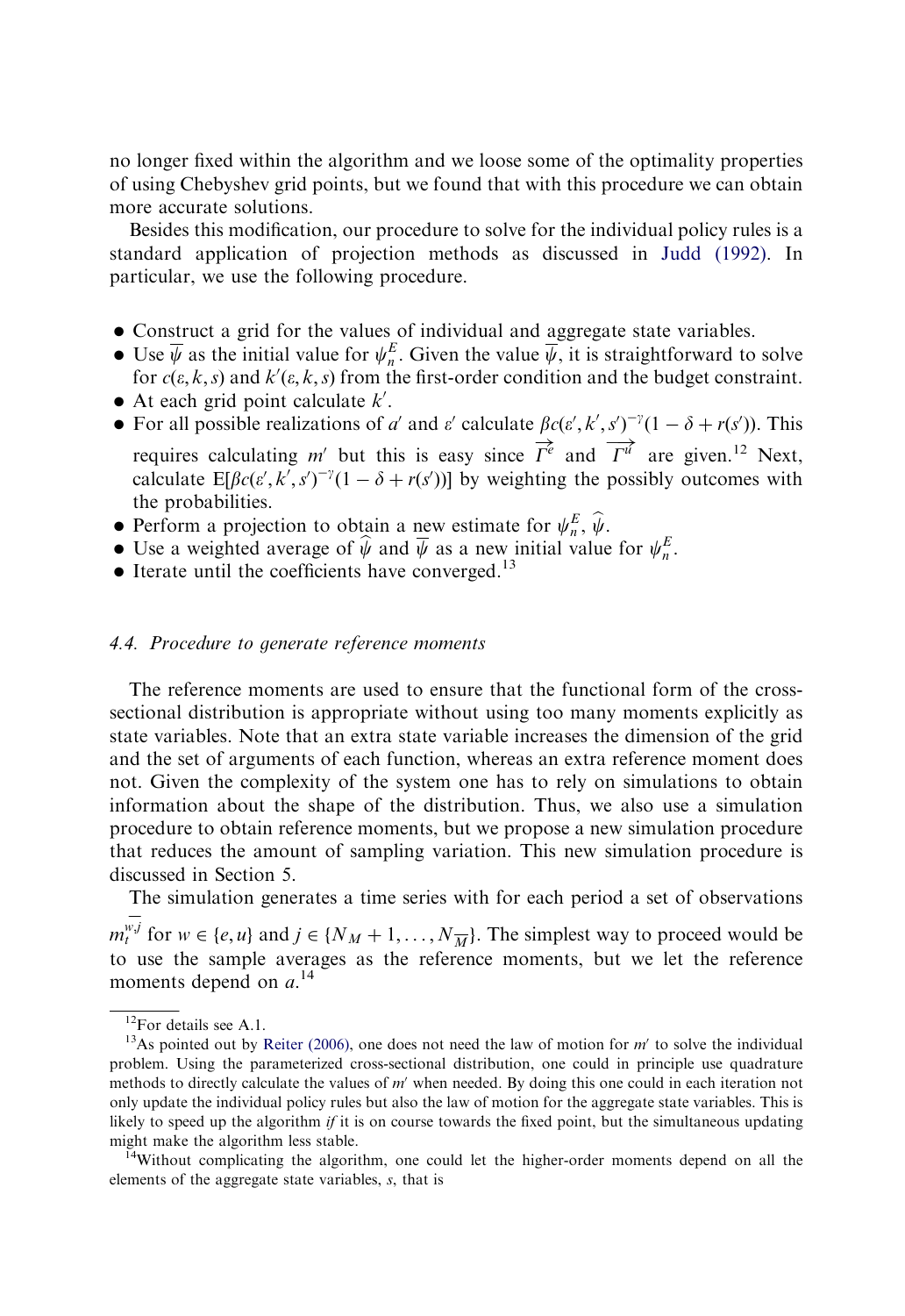# 4.5. Procedure to find cross-sectional distribution

At each grid point, we know the values of a and  $a_{-1}$  as well as the values of  $m^{\overline{w}j}$  for  $w \in \{e, u\}$  and  $j \in \{c, 1, ..., N_M\}$ . We also have a set of higher-order reference moments  $m^{\overline{w_j}}$ ,  $w \in \{e, u\}$  and  $j \in \{N_M + 1, \ldots, N_{\overline{M}}\}$ . Let  $P(k; \rho^w)$  be the exponential of a polynomial of order  $N_{\overline{M}}$  with coefficients  $\rho^w$ . One way to solve for  $\rho^w$  is to solve the following system of  $N_{\overline{M}} + 1$  equations and unknowns:

$$
\int_0^{\infty} [k - m^{\overline{w,1}}] P(k; \rho^w) dk = 0,\n\int_0^{\infty} [(k - m^{\overline{w,1}})^2 - m^{\overline{w,2}}] P(k; \rho^w) dk = 0,\n...\n\int_0^{\infty} [(k - m^{\overline{w,1}})^N \overline{u} - m^{\overline{w,N}}] P(k; \rho^w) dk = 0,\n\int_0^{\infty} P(k; \rho^w) dk = 1.
$$
\n(11)

This is a non-linear system of equations and without additional restrictions on  $P(k, \rho^w)$ , there are no algorithms with reliable convergence properties. It is feasible to solve this system, but it required in our experience a lot of work in finding good initial conditions. By adopting a particular class of approximating polynomials one can reduce this problem to a convex optimization problem for which convergence is no longer problematic.

Our alternative procedure parameterizes the density with a polynomial, but the basis functions are constructed in a specific way. In particular, the polynomial of order  $N_{\overline{M}}$  is written as

$$
P(k, \rho^{w}) = \rho_0^{w} \exp\left(\frac{\rho_1^{w}[k - m^{\overline{w,1}}] + \rho_2^{w}[k - m^{\overline{w,1}}]^2 - m^{\overline{w,2}} + \dots + \rho_{\overline{N}\overline{M}}^{w}[k - m^{\overline{w,1}}]^N \pi - m^{\overline{w,N}\overline{M}}\right).
$$
(12)

(footnote continued)

$$
m^{\overline{w,j}} = \Phi_n^w(s),\tag{10}
$$

where  $\Phi_n^w$  is an *n*th-order flexible functional form. One can obtain the coefficients of  $\Phi_n^w$  by a simple regression and at each aggregate grid point it is trivial to use  $\Phi_n^w$  to determine the set of reference moments. We have not done so, because – as pointed out by [Young \(2005\)](#page-33-0) – higher-order moments do not exhibit a clear relationship on average to lower-order moments.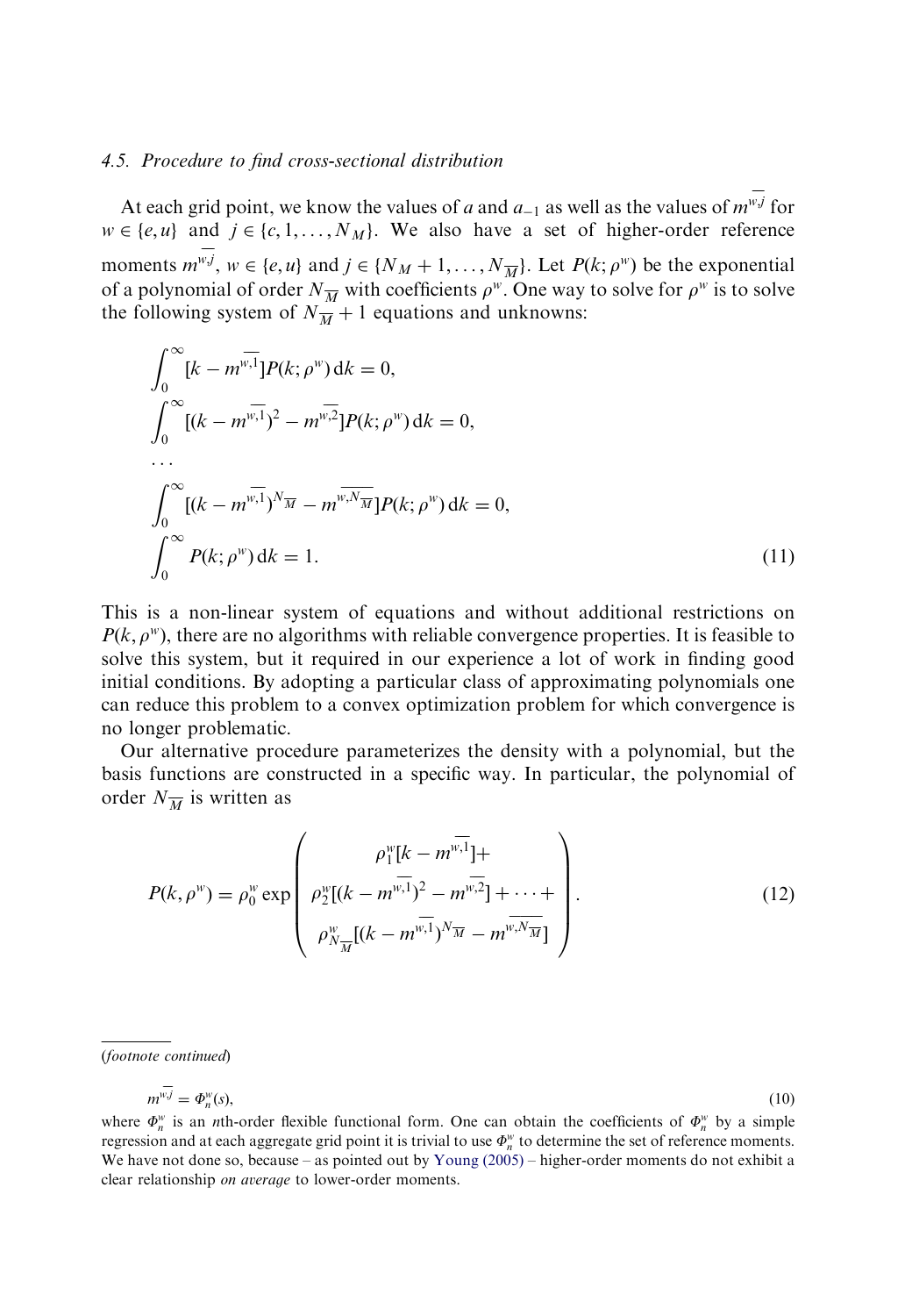When the density is constructed in this particular way, the coefficients, except for  $\rho_0^w$ , can be found with the following minimization routine:

$$
\min_{\rho_1^w, \rho_2^w, \dots, \rho_{N_{\overline{M}}}^w} \int_0^\infty P(k, \rho^w) \, \mathrm{d}k. \tag{13}
$$

The first-order conditions correspond exactly to the first  $N_{\overline{M}}$  equations in (11).  $\rho_0^{\psi}$ does not appear in these equations, but  $\rho_0^w$  is determined by the condition that the density integrates to one.

The Hessian (times  $\rho_0^w$ ) is given by

$$
\int_0^\infty X(m^{\overline{w,1}}, \dots, m^{\overline{w,N_{\overline{M}}}}) X(m^{\overline{w,1}}, \dots, m^{\overline{w,N_{\overline{M}}}})' P(k, \rho^w) dk,
$$
\n(14)

where X is an  $(N_{\overline{M}} \times 1)$  vector and the *i*th element is given by

$$
(k - m^{\overline{w, 1}}) \text{ for } i = 1,
$$
  
\n
$$
(k - m^{\overline{w, 1}})^i - m^{\overline{w, i}} \text{ for } i > 1.
$$
 (15)

The Hessian is positive semi-definite since X does not depend on  $\rho^{w}$ .<sup>15</sup> Consequently, this is a convex optimization problem. Our minimization routine (BFGS) does not exploit the fact that this is a convex optimization problem. Even without exploiting the convexity in the minimization routine we found that finding a solution for  $\rho^w$  was an enormous improvement. Most importantly, it avoided the need for good initial conditions. When using exponentials to parameterize the density and using (11) to find the coefficients, the algorithm often got stuck and had to be restarted with better initial conditions. Even when good initial conditions were given then the convex problem made it possible to find a solution much faster (even though the minimization routine did not exploit the convexity).<sup>16</sup>

# 4.6. Procedure to solve for aggregate laws of motion

The procedure is characterized by the following steps:

• We construct a grid with values for a,  $a_{-1}$ ,  $\overrightarrow{m_{-1}^{\omega,c}}$ , and  $m^{\overrightarrow{w,j}}$  for  $w \in \{e, u\}$  and  $j \in \{1, ..., N_M\}$ . Here  $\overrightarrow{m_{-1}^{\mu,c}}$  is the fraction of unemployed agents that chose  $k' = 0$ last period and  $m^{\overline{w,j}}$  is the *j*th moment of the distribution of strictly positive capital

<sup>&</sup>lt;sup>15</sup>Note that evaluated at the solution for  $\rho^w$ , it is a covariance matrix.<br><sup>16</sup>In particular, we tried finding the coefficients using standard exponentials, i.e.,  $\rho_0 \exp(\rho_1 k + \rho_2 k^2 + \cdots)$ , and using our preferred functional forms. The best way to find the coefficients of the exponential – in our experience – is to solve (11) using a Newton procedure. As starting values we used in both procedures the solution to a slightly perturbed set of values for the target moments. With the Newton procedure it took on average 57 s to find the solution, whereas with our preferred procedure it took on average 0.24 s, more than 200 times as fast.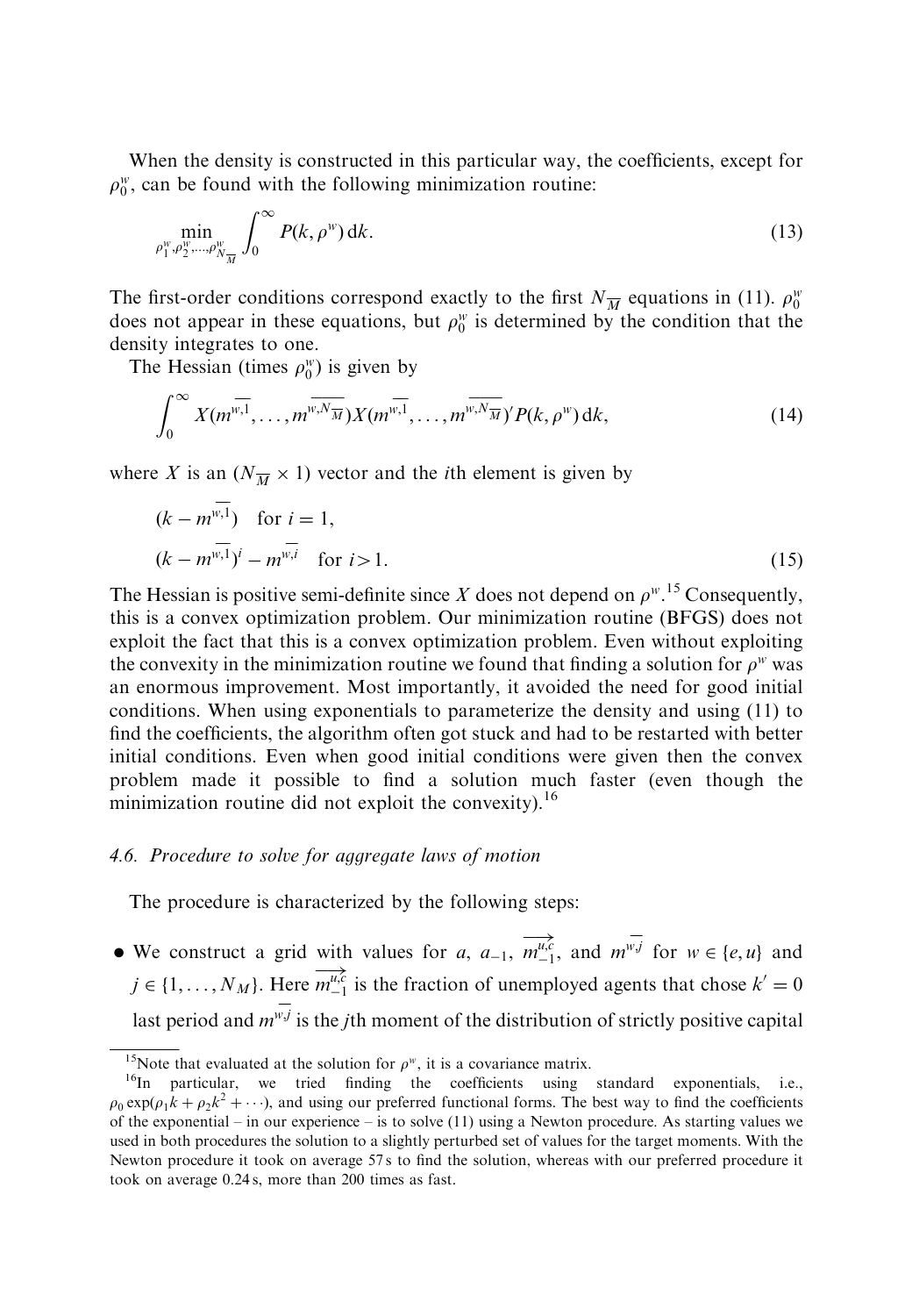holdings for agents with employment status w. Given values for a,  $a_{-1}$ , and  $\overrightarrow{m_{-1}^{\mu,c}}$ , we can calculate  $m^{\overline{e},\overline{c}}$  and  $m^{\overline{u},\overline{c}}$ . The grid values for this period's and last period's aggregate state are the two possible realizations and we use Chebyshev nodes to locate the grid points for the other state variables. These are the 'x-values'.

- Using quadrature methods, we calculate end-of-period moments,  $\overline{m^{w,j}}$  for  $j \in$  $\{c, 1, \ldots, N_M\}$ , at each grid point. These are the 'y-values'. The parameterization of the cross-sectional distribution discussed in the last section makes it possible to use Simpson quadrature to calculate end-of-period moments.
- Using the y-values and the x-values, we perform a projection step to find the coefficients of the approximating function,  $\overrightarrow{F_n^e}(s; \psi_n^{Fe})$  and  $\overrightarrow{F_n^u}(s; \psi_n^{Fe})$ .

#### 5. Simulating a panel with a non-random cross section

An important contribution of this paper is to develop a simulation procedure that eliminates the amount of cross-sectional sampling variation in the simulation of a panel. Simulations play a relatively minor role in the algorithm proposed here and are only used to get information on the shape of the cross-sectional distribution. But this simulation procedure can also be used in algorithms that rely on simulations to determine the law of motion of the aggregate state variables, such as, the algorithm used in [Krusell and Smith \(1998\).](#page-32-0) This section discusses the new procedure. Accuracy tests for this procedure are proposed in the next section.

The idea of the simulation procedure proposed is to stay close to the idea that there is a continuum of agents in the model. This implies that – conditional on the realization of the aggregate shock – there is no cross-sectional sampling variation with our simulation procedure, just as there is none in the true solution. The standard procedure in the literature uses a large but finite number of agents, Standard procedure in the increature uses a large but limite number of agents,<br> $N_N$ . Since sampling variation only vanishes at rate  $\sqrt{N_N}$  one may need a high value of  $N<sub>N</sub>$  to get accurate moments and indeed quite high values are used in the literature (between 10,000 and 100,000). Having an accurate procedure to simulate a cross-sectional distribution is also useful if one is interested in a particular region of the distribution. If the simulated series do not visit these regions frequently then one would not accurately describe what happens there even if the value of  $N<sub>N</sub>$  is high enough to accurately describe the moments used as state variables.

The procedure works as follows:

 Use a random number generator to draw a time series for the aggregate productivity shock,  $\{a_t\}_{t=0}^{N_T}$ . Although the procedures eliminates the crosssectional sampling variation, there is still sampling variation due to the stochastic nature of the aggregate productivity shock.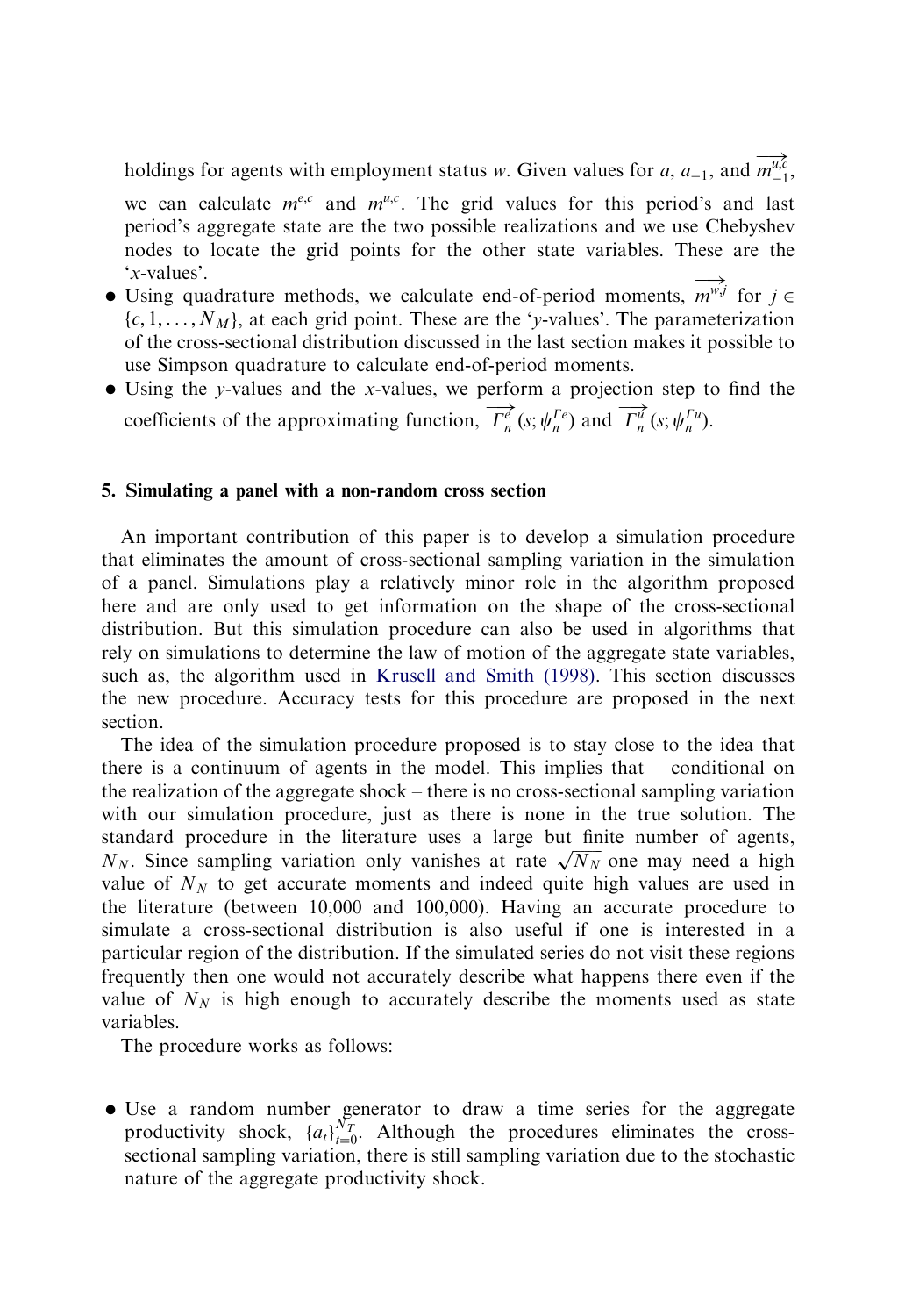- In period 1, the procedure starts with the following information. First, the fractions of employed and unemployed agents with zero capital stock at the beginning of the period,  $m_1^{\overline{e,c}}$ , and  $m_1^{\overline{u,c}}$ . Second,  $N_{\widehat{M}}$  centralized moments of the distribution of strictly positive beginning-of-period capital holdings for the unemployed and the employed,  $m_1^{\overline{w},j}$  for  $w \in \{e, u\}$  and  $j \in \{1, ..., N_{\widehat{M}}\}$ . Since this procedure is relatively cheap and not part of a complex fixed-point calculation one can set  $N_{\widehat{M}}$  fairly high. We set  $N_{\widehat{M}} = N_{\overline{M}} = 6$ , but these parameters do not have to be equal to each other.
- The moments  $m_1^{\overline{w},j}$  for  $w \in \{e, u\}$  and  $j \in \{1, ..., N_{\widehat{M}}\}$  determine the densities of positive capital holdings for the employed and unemployed,  $P(k; \rho_1^e)$  and  $P(k; \rho_1^u)$ . That is, using the procedure discussed in Section 4.5, we find the coefficients of the densities in period 1,  $\rho_1^e$  and  $\rho_1^u$ , so that the moments of  $P(k; \rho_1^e)$  and  $P(k; \rho_1^u)$ correspond to the specified moments.
- Use  $P(k; \rho_1^e)$ ,  $P(k; \rho_1^u)$ ,  $m_1^{\rho, \overline{c}}$ , and  $m_1^{\overline{u}, \overline{c}}$ , i.e., the distribution of beginning-of-period capital holdings together with the individual policy rules to calculate the end-ofperiod moments,  $\overrightarrow{m_1^{w,j}}$  for  $w \in \{e, u\}$  and  $j \in \{c, 1, ..., N_{\widehat{M}}\}$ , and  $\overrightarrow{m_1^{u,c}}$ . We use Simpson quadrature to do the integration.
- Use the values of the productivity shocks in periods 1 and 2, i.e.,  $a_1$  and  $a_2$ , together with the end-of-period moments for period 1 to calculate beginning-ofperiod moments for period 2,  $m_2^{\overline{w}, \overline{t}}$  and  $m_2^{\overline{w}, \overline{c}}$  for  $w \in \{e, u\}$  and  $j \in \{c, 1, ..., N_{\widehat{M}}\}$ . Recall that this simply takes care of the effects of changes in the employment status on the cross-sectional distribution. Details are given in Appendix A.1.
- Use the procedure discussed in 4.5 to find the values for  $\rho_2^e$  and  $\rho_2^u$ .
- Repeat the procedure for the next period until  $t = N_T$ .

To ensure that the sample used to obtain information about the cross-sectional distribution has reached (or is at least close to) its ergodic distribution one should disregard an initial set of observations. For the particular model we study in this paper, we found that if the initial distribution is not close to the ergodic set, then one has to disregard a large number of initial observations, since it can take quite a while before the economy has reached the ergodic distribution. After some experimentation, one has a good idea about a reasonable initial distribution and then this is less of a problem.

For some policy functions, it may be the case that some higher-order moments of the cross-sectional distribution do not exist or that higher-order moments are on an explosive path. In our numerical procedure we integrate over a finite range of capital holdings so this problem cannot occur. To make sure that the numerical procedure does not hide diverging properties of the true model it is important to check whether the results are robust to changing the upper bound of capital stock.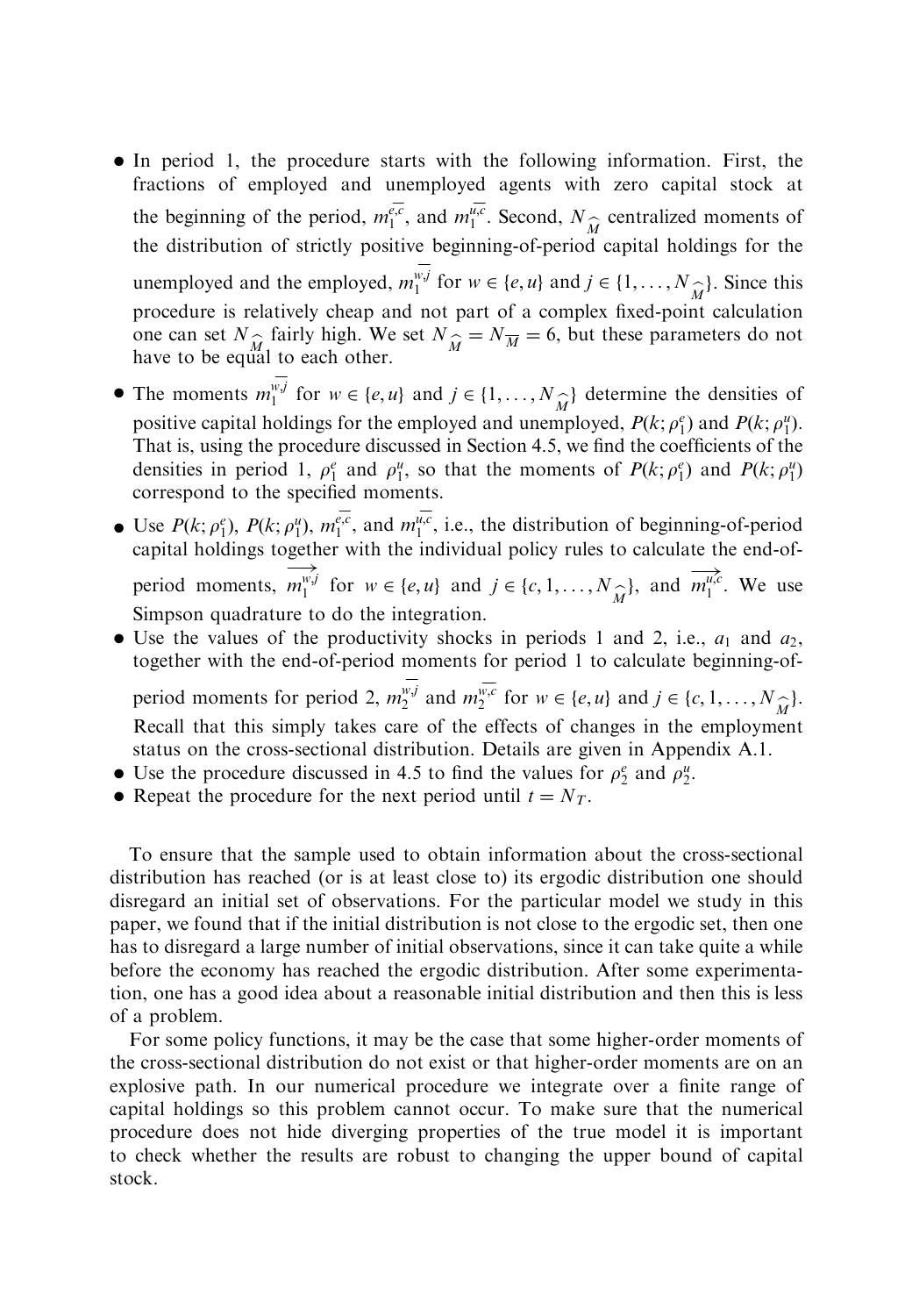# 6. Results and accuracy

In this section, we discuss the accuracy of the aggregate policy function and the parameterized cross-sectional distribution. We also discuss the accuracy of our simulation approach. Tests to check the accuracy of the individual policy function are standard and these are discussed in A.3. Parameter settings of the numerical procedure, such as the order of the polynomial and the number of grid points, are given in A.2.

#### 6.1. Parameter values

Parameters values are taken from [Krusell and Smith \(1998\)](#page-32-0) and are reported in [Tables 1 and 2](#page-16-0). The discount rate, coefficient of relative risk aversion, share of capital in GDP, and the depreciation rate take on standard values. Unemployed people are assumed to earn a fixed fraction of  $15%$  of the wage of the employed.<sup>17</sup> The value of  $\Delta^a$  is equal to 0.01 so that productivity in a boom,  $1 + \Delta^a$ , is 2% above the value of productivity in a recession,  $1 - \Delta^a$ . Business cycles are symmetric and the expected duration of staying in the same regime is eight quarters. The unemployment rate in a boom,  $u^g$ , is equal to 4% and the unemployment rate in a recession,  $u^b$ , is equal to 10%. The time endowment,  $\overline{l}$ , is chosen to normalize total labor supply in the recession to one. The average unemployment duration is 2.5 quarters conditional on staying in a recession and equal to 1.5 quarters conditional on staying in a boom. These features correspond with the transition probabilities reported in [Table 2](#page-16-0).

#### 6.2. Aggregate policy function

In this section, we address the accuracy of the aggregate policy function. In Section 6.2.1, we establish the accuracy of the functional form taking the parameterization of the cross-sectional distribution as given. In Section 6.2.2, we establish whether more moments are needed as state variables. In Section 6.2.3, we describe a more demanding accuracy test by taking a multi-period perspective.

# 6.2.1. Accuracy of functional form of aggregate policy function

The aggregate policy functions,  $\overrightarrow{F_n^e}(a, a_{-1}, m; \psi_n^F)$  and  $\overrightarrow{F_n^u}(a, a_{-1}, m; \psi_n^F)$  capture the law of motion of the end-of-period values of the three moments that are used as state variables. The approximation uses a tensor product polynomial with at most first-order terms for a and  $a_{-1}$ , since a can take on only two values, and up to second-order terms for the elements of m.

Accuracy is evaluated using a grid of the aggregate state variables on which the three variables with continuous support can take on a fine range of values. In

<sup>&</sup>lt;sup>17</sup>This is the only change relative to [Krusell and Smith \(1998\)](#page-32-0) who set  $\mu = 0$ . This has little effect on the properties of the model but avoids the possibility of agents having zero consumption.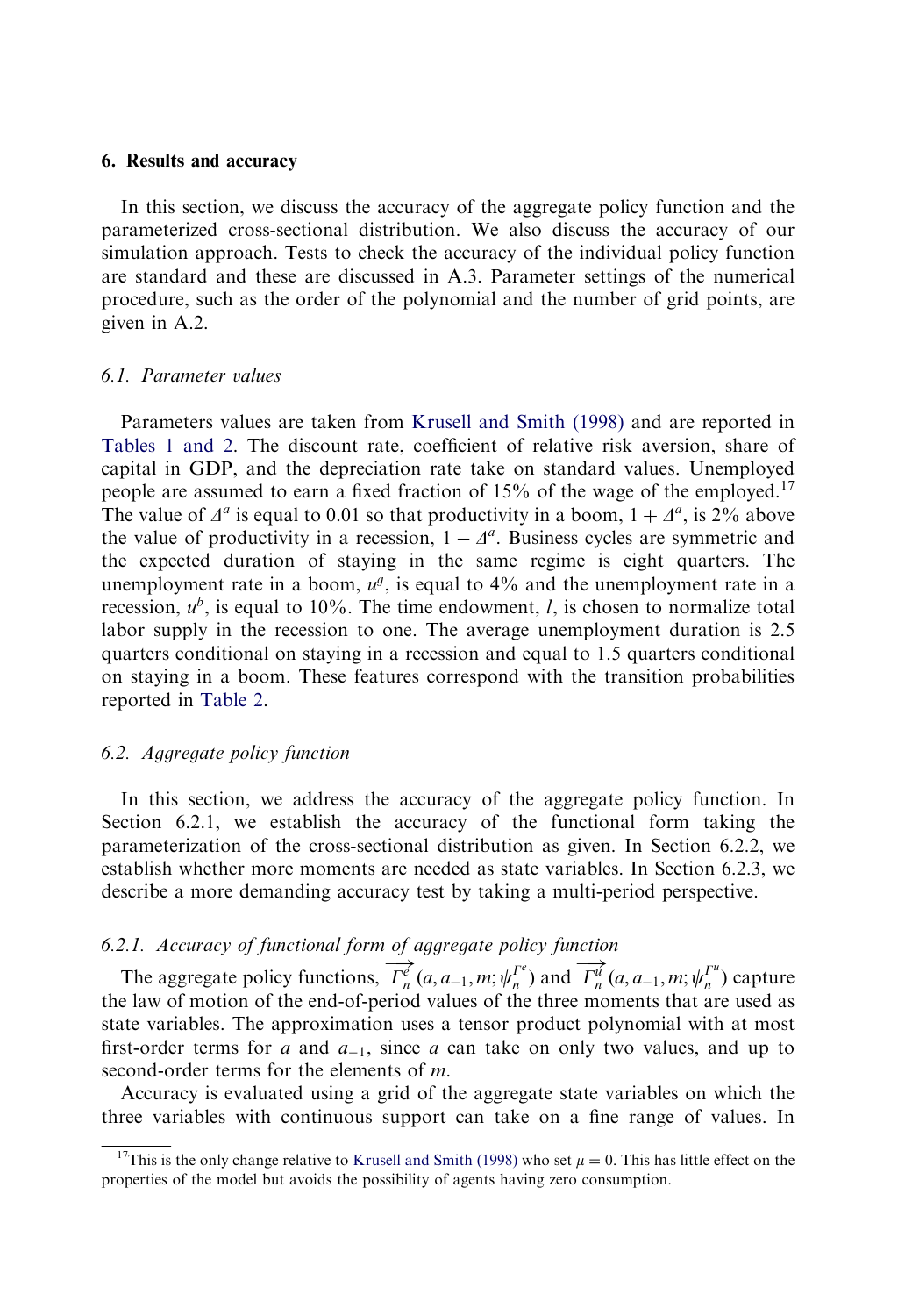Table 2 Transition probabilities Benchmark calibration Parameters  $\beta$   $\gamma$   $\alpha$   $\delta$   $\bar{l}$   $\mu$   $\Delta^a$ Values 0.99 1 0.36 0.025  $1/0.9$  0.15 0.01

<span id="page-16-0"></span>Table 1

| $s, \varepsilon / s', \varepsilon'$ | $1 - A^a, 0$ | $1 - \Delta^a$ , 1 | $1 + \Delta^a, 0$ | $1 + \Delta^a, 1$ |
|-------------------------------------|--------------|--------------------|-------------------|-------------------|
| $1 - \Delta^a, 0$                   | 0.525        | 0.35               | 0.03125           | 0.09375           |
| $1 - \Delta^a, 1$                   | 0.038889     | 0.836111           | 0.002083          | 0.122917          |
| $1 + \Delta^a, 0$                   | 0.09375      | 0.03125            | 0.291667          | 0.583333          |
| $1 + \Delta^a, 1$                   | 0.009155     | 0.115885           | 0.024306          | 0.850694          |

particular,  $\{m^{e,\overline{1}}\} = \{35, 35.2, ..., 42.4\}, \{m^{u,\overline{1}}\} = \{33.5, 33.7, ..., 41.5\}, \text{ and } \{\overline{m}_{-1}^{u,\overline{c}}\} =$  $\{0, 0.05\%, \ldots, 0.2\% \}$ . At each grid point, we use the values of m and the reference moments to obtain the corresponding density exactly as they are calculated in the algorithm. Whether this parameterization of the cross-sectional distribution is accurate will be discussed below. Using the parameterized density and the individual policy function, we calculate  $\overrightarrow{m^{u,c}}$ ,  $\overrightarrow{m^{e,1}}$ , and  $\overrightarrow{m^{u,1}}$ . These explicitly calculated values are compared with those generated by the approximations  $\overrightarrow{\Gamma}^e(s)$  and  $\overrightarrow{\Gamma^u}(s)$ .

[Table 3](#page-17-0) reports for each of the three statistics the average and maximum absolute  $%$  error across this fine set of grid points.<sup>18</sup> The errors for the first-order moment of the capital stock of the employed are small. The maximum error is 0.012% and the average error is 0.0059%. The moments for the unemployed are somewhat bigger. In particular, the maximum error for the first-order moment is equal to 0.92% and the average error is equal to 0.24%. This maximum is attained when the value of  $m^{e,1}$ takes on the highest and  $m^{\overline{n,1}}$  the lowest grid value, which is an unlikely if not impossible combination to occur. The average and maximum error for  $\overrightarrow{m^{u,c}}$  are 0.2 and 0.84 percentage points (pp), respectively.<sup>19</sup> There are two reasons why these two numbers are not problematic. First, given that both the actual and the approximation predict very low fractions of agents at the constraint, these errors are of no importance and it would not make sense to spend computing time on

improving the part of  $\overrightarrow{I^{u}}(s)$  that determines  $\overrightarrow{m^{u,c}}$ . Second, in Section 6.2.3, we show

<sup>&</sup>lt;sup>18</sup>Since  $\overline{m^{\mu,\epsilon}}$  is a small number and already a percentage, we express the error for  $\overline{m^{\mu,\epsilon}}$  in terms of pp difference and not as a percentage.<br><sup>19</sup>This maximum difference for  $m^{u,c}$  is also attained at the unlikely combination of a very high value for

 $m^{e,\overline{1}}$  and very low value for  $m^{u,\overline{1}}$ . At this grid point, the value from our approximation is equal to 0.152% and the recalculated value is 0.996%.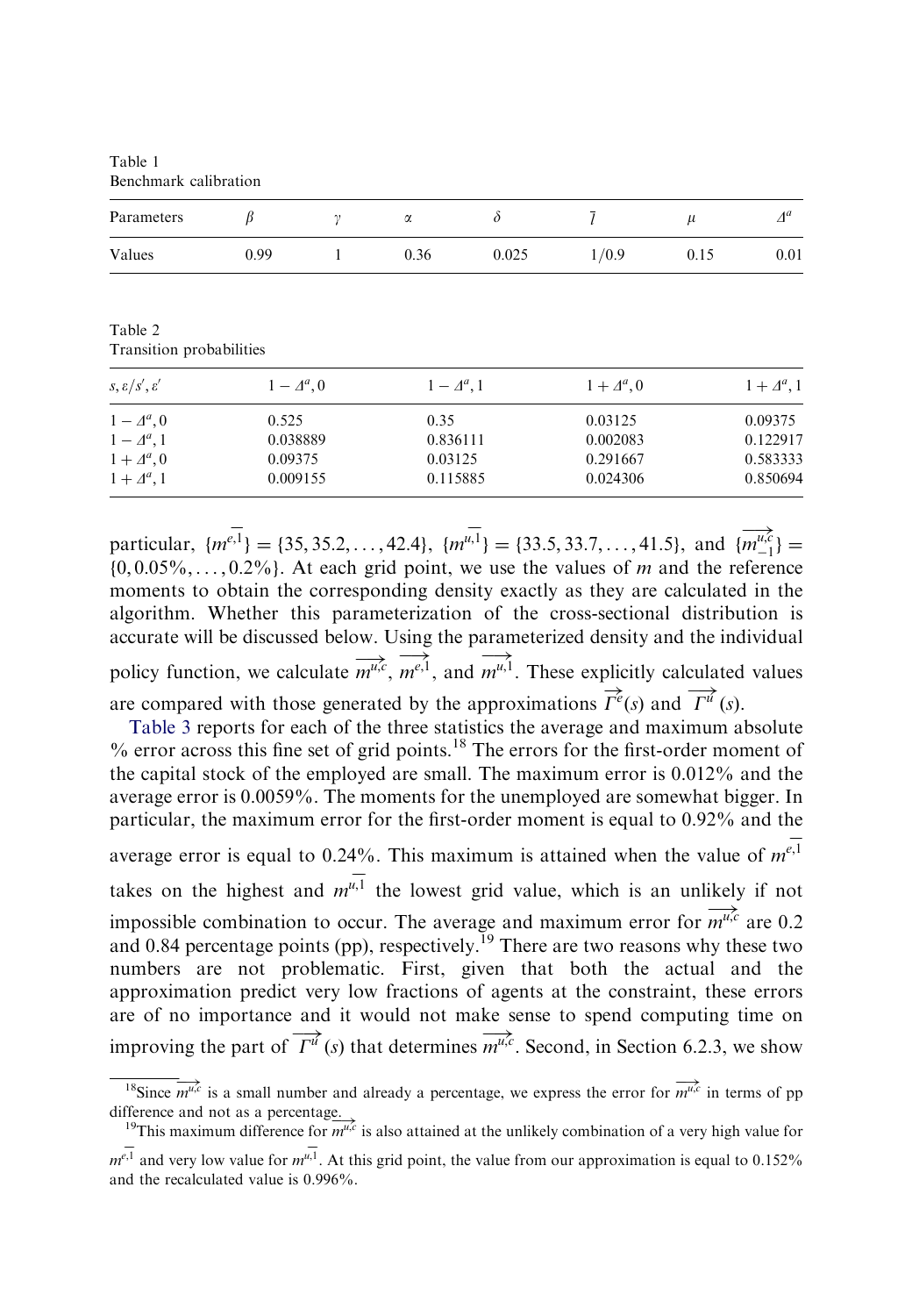| Moment                     | Approximation error |               |
|----------------------------|---------------------|---------------|
|                            | Average             | Maximum       |
| $\overrightarrow{m^{e,1}}$ | $5.9e - 3\%$        | $1.2e - 2\%$  |
| $\overrightarrow{m^{u,1}}$ | $2.4e - 1\%$        | $9.2e - 1\%$  |
| $\overrightarrow{m^{u,c}}$ | $2.0e - 1$ pp       | $8.4e - 1$ pp |

<span id="page-17-0"></span>Table 3 Accuracy of functional form of aggregate policy function

Note: This table provides information about differences, calculated on a fine grid, between explicitly calculated end-of-period moments and those implied by the approximating function for the aggregate law of motion.

using a simulation that the economy does not get close to points in the state space where such large errors are observed. In fact, using a simulation of 1,000 periods we find an average error of 0.0076 pp and a maximum error of 0.071 pp.

# 6.2.2. Number of moments as state variables

The algorithm uses  $\overrightarrow{m_{-1}^{\mu,c}}$ ,  $m_{\overline{-1}}^{\overrightarrow{m_{-1}}}$ , and  $m_{\overline{-1}}^{\overrightarrow{m_{-1}}}$  as state variables and in this section we analyze whether additional moments should be used as state variables. That is, conditional on staying within the class of cross-sectional distributions pinned down by the reference moments does it make a difference if additional moments are used as state variables. In particular, we check whether changes in the second-order moment matter for the key set of moments the agents predict, i.e.,  $\overrightarrow{m_{-1}^{\mu,c}}$ ,  $\overrightarrow{m_{-1}^{\mu,c}}$ , and  $\overrightarrow{m_{-1}}$ . To do this we calculate at each of the aggregate grid points  $\overrightarrow{m^{u,c}}$ ,  $\overrightarrow{m^{e,1}}$ , and  $\overrightarrow{m^{u,1}}$  in two different ways. First, when  $m^{e,\overline{2}}$  and  $m^{u,\overline{2}}$  take on its reference values, i.e., the average observed in the simulated series (conditional on the value of *a*). Second, when  $m^{e}$ , and  $m^{\overline{u^2}}$  take on the maximum values observed in the simulation, but the values of  $m^{e\bar{i}}$ , and  $m^{u\bar{i}}$  for  $j>2$  are still equal to the reference moments.

[Table 4](#page-18-0) reports for each of the three statistics the average and maximum absolute % change across the grid points when the variance increases. The effect of the increase in the variance on  $\overrightarrow{m^{e,1}}$  and  $\overrightarrow{m^{u,1}}$  is small, especially considering that the increase in the variance is enormous. Again, the largest changes occur at unlikely grid points and the changes for  $\overline{m^{u,c}}$  are larger. Of course, it is not surprising that an increase in the variance has an effect on the fraction of agents choosing a zero capital stock, since the increase in the variance increases the fraction of agents close to zero. Given the lack of importance of agents at the constraint, it does not make sense to add the second-order moment as a state variable.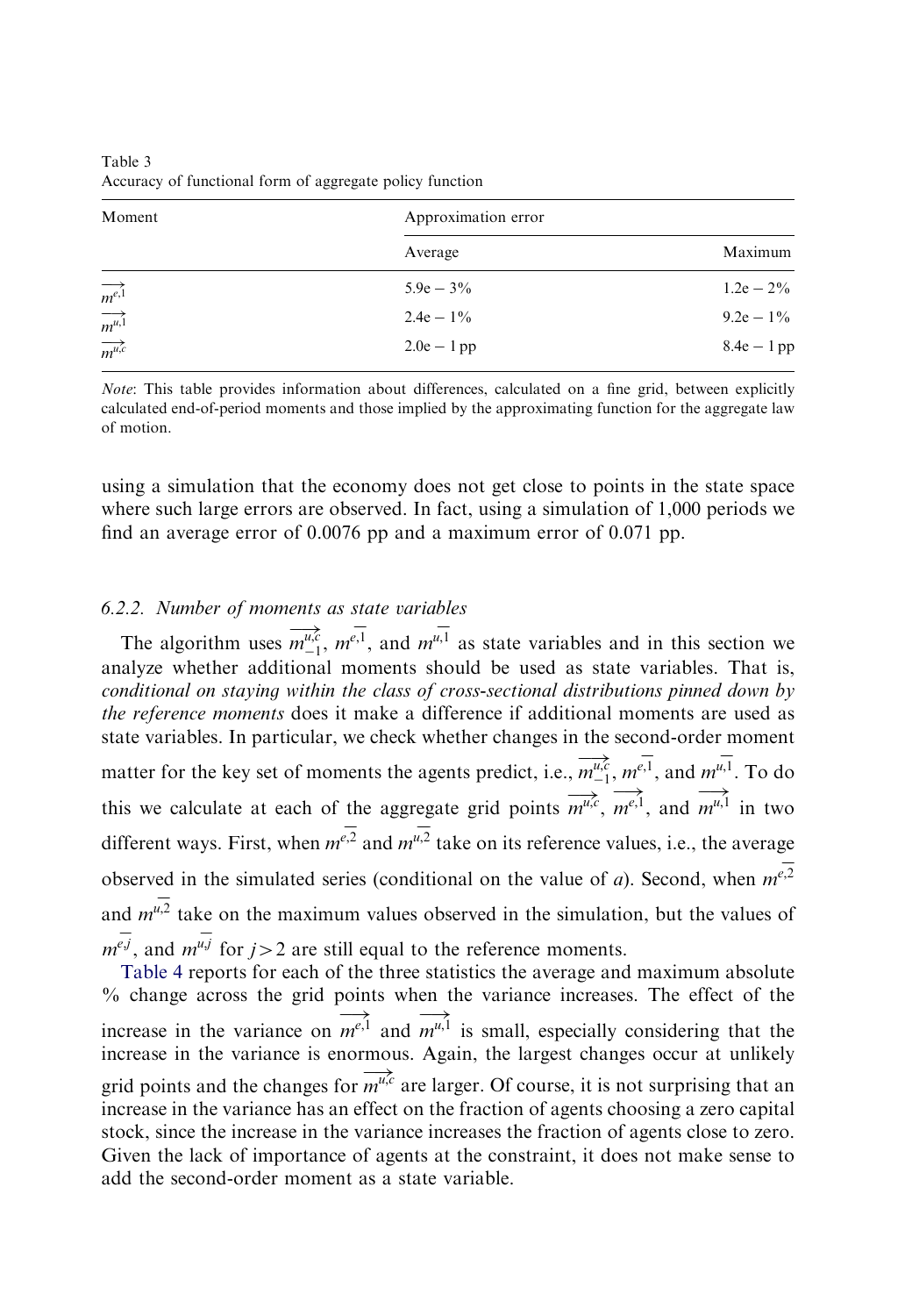| Moment                     | Average change | Maximum change |
|----------------------------|----------------|----------------|
| $\overrightarrow{m^{e,1}}$ | $5.2e - 3\%$   | $1.1e-1\%$     |
| $\overrightarrow{m^{u,1}}$ | $1.9e - 1\%$   | $6.4e - 1\%$   |
| $\overrightarrow{m^{u,c}}$ | $1.6e - 1$ pp  | $5.8e - 1$ pp  |

<span id="page-18-0"></span>Table 4 Effect of increase in variance under reference distribution

Note: This table provides information about differences, calculated on the grid, between the values of the (explicitly calculated) end-of-period moments when the reference values of the second-order moments are used and the corresponding values when much higher values are used (namely the maximum values observed in a long simulation).

# 6.2.3. Multi-period perspective

A word of caution is warranted in drawing conclusions about accuracy from the type of one-period tests performed in the last two sections. The reason is that small errors can accumulate over time if they do not average out. To investigate this issue we compare values for  $\overrightarrow{m^{e,1}}$ ,  $\overrightarrow{m^{u,1}}$ , and  $\overrightarrow{m^{u,c}}$  generated by two different procedures. First, we generate these statistics with our simulation procedure that explicitly integrates over the choices made by the agents in the economy. This procedure does not use our approximations  $\overrightarrow{\Gamma}^e(a, a_{-1}, m)$  and  $\overrightarrow{\Gamma}^u(a, a_{-1}, m)$ . Second, we generate these statistics using only our approximations  $\overrightarrow{\Gamma}^e(a, a_{-1}, m)$  and  $\overrightarrow{\Gamma^u}(a, a_{-1}, m)$ . It is important to point out that this second procedure only uses  $\overrightarrow{I}^e(a, a_{-1}, m)$  and  $\overrightarrow{\Gamma}$  (*a*, *a*<sub>-1</sub>, *m*), and involves nothing more than basic algebra. That is, the output of our aggregate law of motion will be used as the input in the next period.<sup>20</sup> This comparison, thus, is truly a multi-period accuracy test. $21$ 

The results for  $\overrightarrow{m^{e,1}}$ ,  $\overrightarrow{m^{u,1}}$ , and  $\overrightarrow{m^{u,c}}$  are plotted in [Figs. 1, 2, and 3,](#page-19-0) respectively. The graphs make clear that our approximate aggregate laws of motion do a magnificent job of tracking the movements of  $\overrightarrow{m^{e,1}}$  and  $\overrightarrow{m^{u,1}}$ . In fact, one cannot even distinguish the moments generated by  $\overrightarrow{f}^e(s)$  and  $\overrightarrow{f}^u(s)$  from the corresponding moments generated by explicit integration over the individual policy rules. Some differences between the two procedures are visible for  $\overrightarrow{m^{u,c}}$ , but our approximate aggregate laws of motion track the changes in  $\overrightarrow{m^{u,c}}$  well. As mentioned above, in a sample of 1,000 observations the average and maximum absolute difference are 0.0076 and 0.071 pp, respectively.

 $20$ After adjusting, of course, for the employment-status flows.

<sup>&</sup>lt;sup>21</sup>This is the key part of the accuracy procedure proposed in [Den Haan \(2007\).](#page-32-0)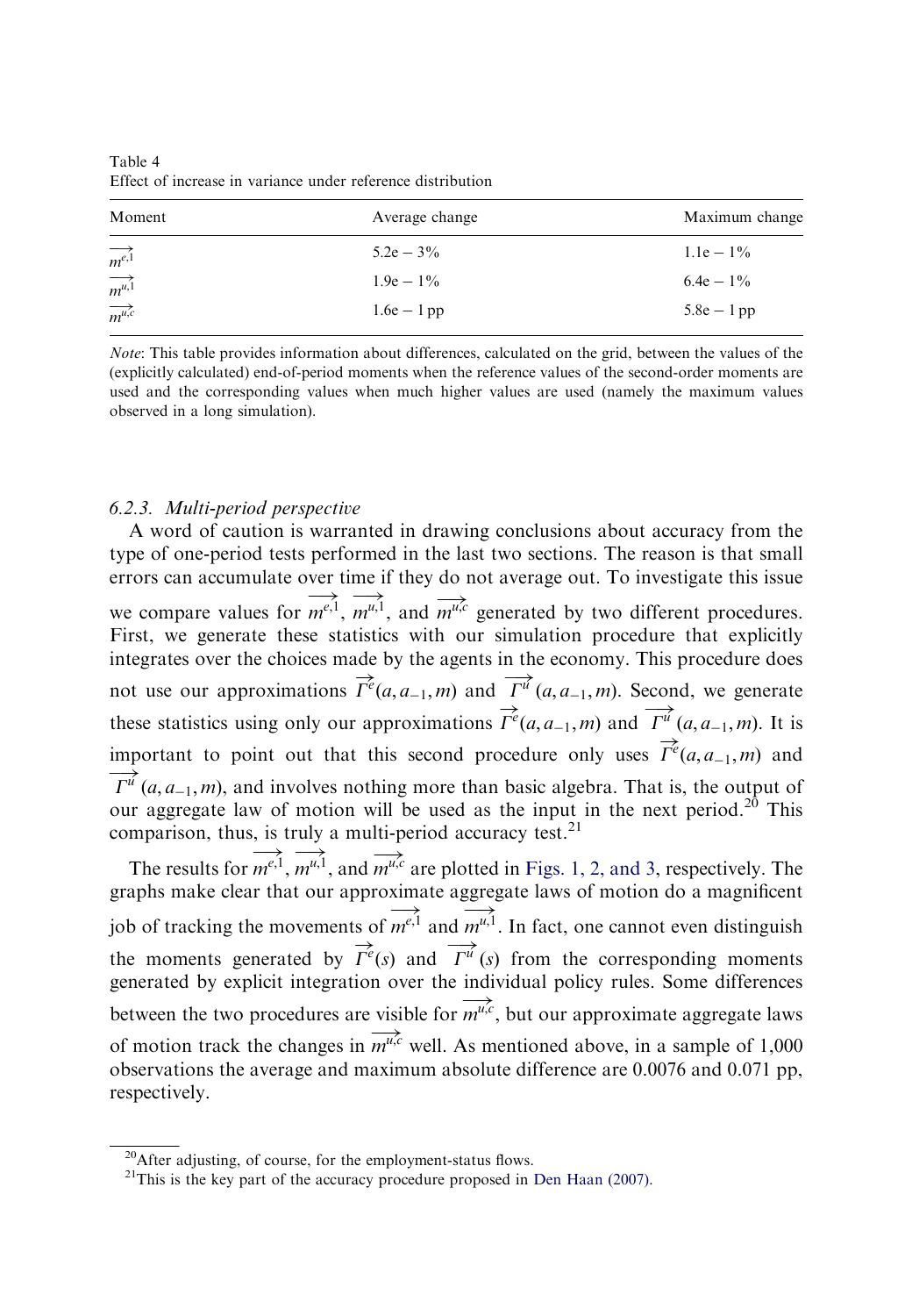<span id="page-19-0"></span>

Fig. 1.  $\overrightarrow{m^{e,1}}$  generated using the approximation  $\overrightarrow{f^e}(s)$  and the path according to the new simulation procedure.



Fig. 2.  $\overrightarrow{m^{u}}$  generated using the approximation  $\overrightarrow{I^{u}}(s)$  and the path according to the new simulation procedure.

# 6.3. The parameterized cross-sectional distribution

Parameterization of the cross-sectional distribution with a flexible functional form serves two objectives in our algorithm. First, it enables the algorithm to calculate the aggregate laws of motion,  $\overrightarrow{I^e}(s)$  and  $\overrightarrow{I^u}(s)$ , with standard projection techniques, since with a parameterized density (i) next period's moments can be calculated on a prespecified grid and (ii) next period's moments can be calculated with quadrature instead of the less efficient Monte Carlo techniques. Second, it makes it possible to simulate the economy without cross-sectional variation, which improves the procedure to find the reference moments.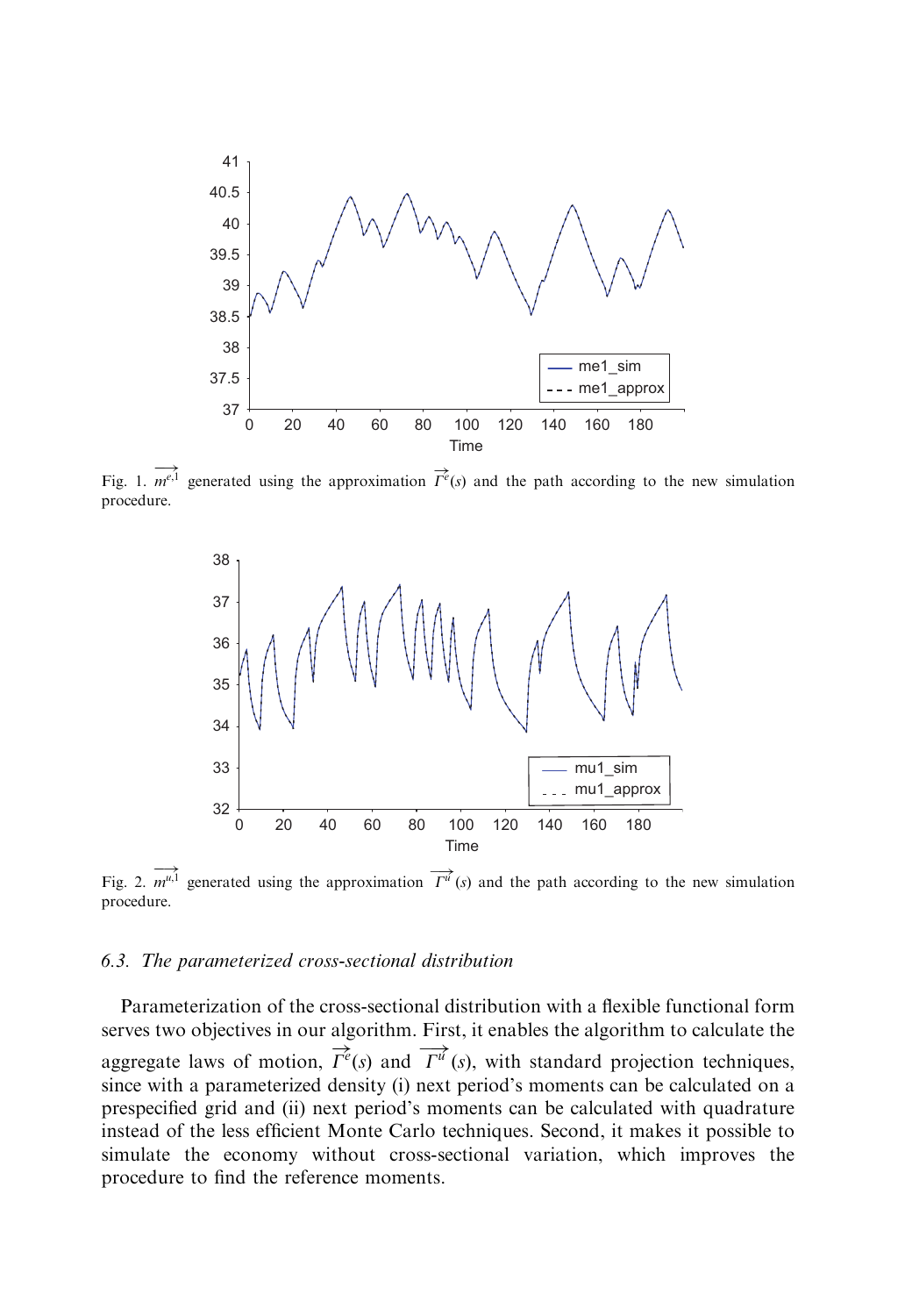

Fig. 3.  $\overrightarrow{m^{u,c}}$  generated using the approximation  $\overrightarrow{L^{u,c}}(s)$  and the path according to the new simulation procedure.

An accurate representation of the cross-sectional distribution may not be necessary for an accurate solution of the model. What is needed for an accurate solution of the model are accurate aggregate laws of motion,  $\overrightarrow{I}^e(s)$  and  $\overrightarrow{I}^u(s)$ , since the agent is only interested in predicting future prices and to determine these one does not need the complete distribution, just the set of statistics that determine prices, that is,  $\overrightarrow{m_{-1}^{u,c}}$ ,  $\overrightarrow{m_{-1}^{e,1}}$ , and  $\overrightarrow{m_{-1}}$ .

In this section, we take on the more demanding test to check whether the crosssectional parameterizations,  $P(k; \rho^e)$  and  $P(k; \rho^u)$ , are accurate. This is a more demanding test for the following reasons. First, it requires that all moments used to pin down the distribution are accurately calculated instead of just the  $N<sub>M</sub>$  moments that are used as state variables. More importantly, because the shape of the crosssectional distribution is endogenous and time-varying, the functional form used must be flexible enough to capture the unknown and changing shapes.

To check the accuracy of our simulation procedure and, thus, the accuracy of our parameterized densities, we do the following. We start in Section 6.3.1 with a comparison between the simulated time path of moments generated by our parameterized densities, with those generated by a standard simulation using  $N_N$ agents. The alternative simulation is, of course, subject to sampling variation, but the advantage of the standard simulation procedure is that there is no functional restriction on the cross-sectional distribution at all. A second accuracy test consists of checking whether the results settle down if  $N_{\hat{\omega}}$  increases. This is done in<br>Section 6.2.2. The leat ecouragy test checks whether moments of order higher than Section 6.3.2. The last accuracy test checks whether moments of order higher than  $N_{\widehat{M}}$  are calculated precisely. Throughout this section, we use the same individual policy function, namely the solution of our algorithm.<sup>22</sup>

<sup>&</sup>lt;sup>22</sup>In particular, when changing  $N_{\widehat{M}}$  we do not adjust the number of reference moments,  $N_{\overline{M}}$ , and the numerical solution of the model. Here we only check whether the polynomial approximation of our new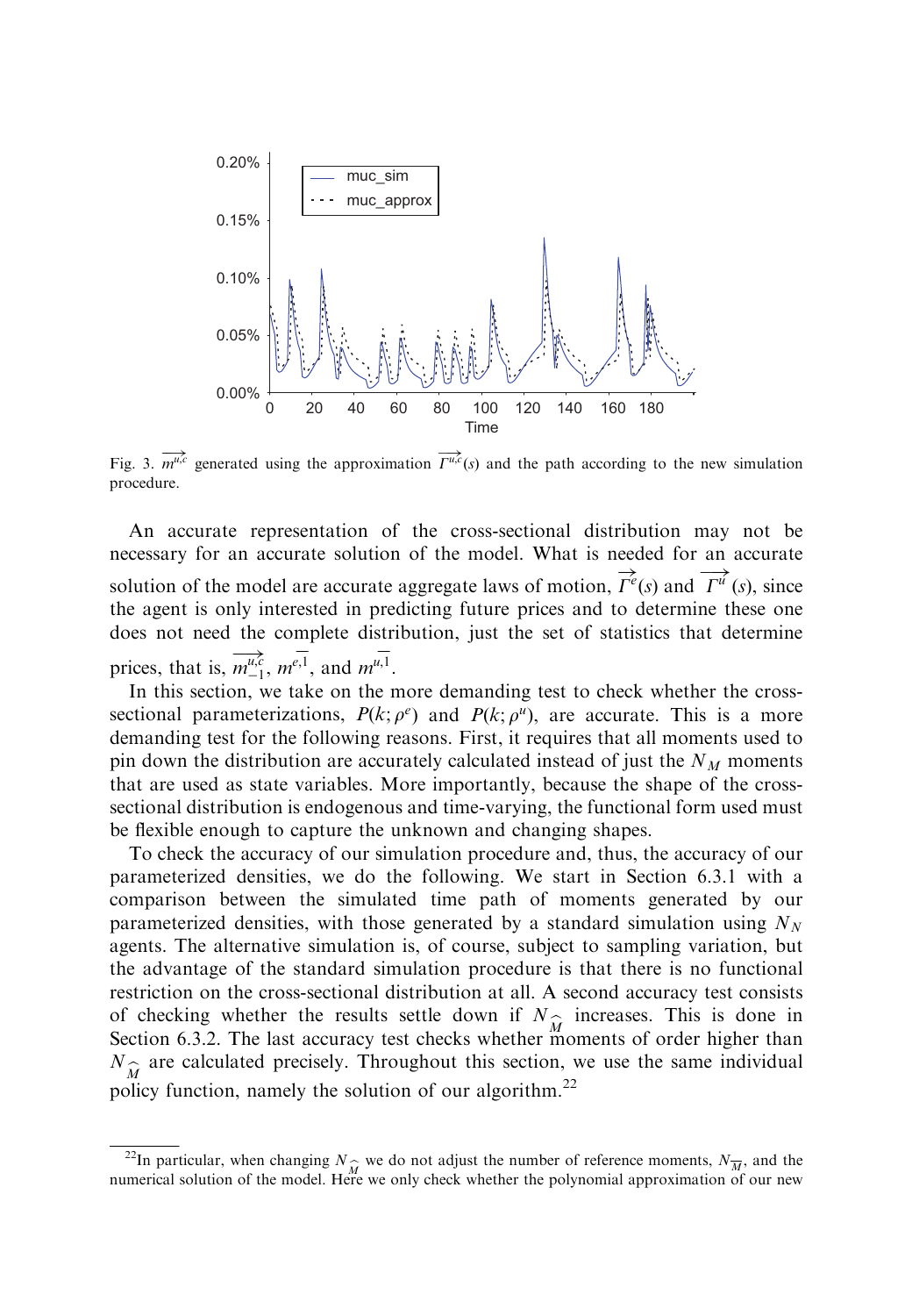# 6.3.1. Comparison between simulation procedures

In this section, we compare the moments generated by our new simulation approach with those generated by the standard Monte Carlo simulation procedure. We report Monte Carlo simulations with  $10,000$  agents and  $100,000$  agents.<sup>23</sup> We plot time paths of generated moments when we impose the value of  $a$  to alternate deterministically between  $1 - A^a$  and  $1 + A^a$  every 100 periods so that the behavior of the economy during a transition between regimes becomes clear. A set of initial observations is discarded so that effects of the initial distribution are no longer present.<sup>24</sup>

[Fig. 4](#page-22-0) reports the evolution of the end-of-period first moment of the employed  $m^{e,1}$ using our procedure and the standard simulation procedure with 10,000 agent. In [Fig. 5](#page-22-0), we plot the results over a shorter sample and in addition give the results using the standard simulation procedure with 100,000 agents. Although the sampling variation is still visible in the time path simulated using 10,000 agents, it is small relative to the observed changes in the calculated moment. It has virtually disappeared in the simulation with 100,000 agents, as can be seen in [Fig. 5](#page-22-0). More importantly for our purpose, our ''constrained'' procedure tracks the ''unconstrained'' procedure excellently (except for the noise of course).

[Figs. 6 and 7](#page-23-0) are the equivalent graphs for the evolution of the-end-of period firstorder moment of the unemployed  $\overline{m^{u,1}}$ . The number of observations in this group is much smaller, amounting to 400 agents (4,000 agents) during recessions in the Monte Carlo simulation with 10,000 (100,000) agents. The sampling variation is substantial in the simulation with 10,000 agents and is still visible in the simulation with 100,000 agents. Again, these pictures do provide no reason to believe that the constraints we impose to be able to eliminate cross-sectional sampling variation are too restrictive.

The effect of sampling variation is very clear when we consider the fraction of agents at the constraint  $\overrightarrow{m^{u,c}}$ , whose evolution is reported in [Fig. 8](#page-24-0). In this case, even the Monte Carlo simulation with 100,000 agents displays severe sampling variation. Although the large sampling variation hampers the comparison to some extent, the picture suggests that our structural approach does systematically underpredict the fraction of agents at the constraint when the economy stays in a downturn for several periods. To capture this tail behavior better we may need a higher-order approximation for our cross-sectional distribution. The fraction of agents at the constraint is small, however, and the unemployed do not own much capital. Any

<sup>(</sup>footnote continued)

simulation procedure is flexible enough to capture accurately the changes in the cross-sectional distribution over time.<br><sup>23</sup>In our implementation of the simulation procedure we impose – as in [Krusell and Smith \(1998\)](#page-32-0) – that

 $u_t = u^g (u^b)$  when  $a_t = a^g (a^b)$ . We also ensure that the flows into and out of (un)employment expressed as a fraction of the total population correspond to those one would find with a continuum of agents. Our alternative simulation procedure uses a continuum of agents and automatically imposes the correct stocks and flows.<br><sup>24</sup>Details about the simulation procedure are given in [Table 9.](#page-31-0)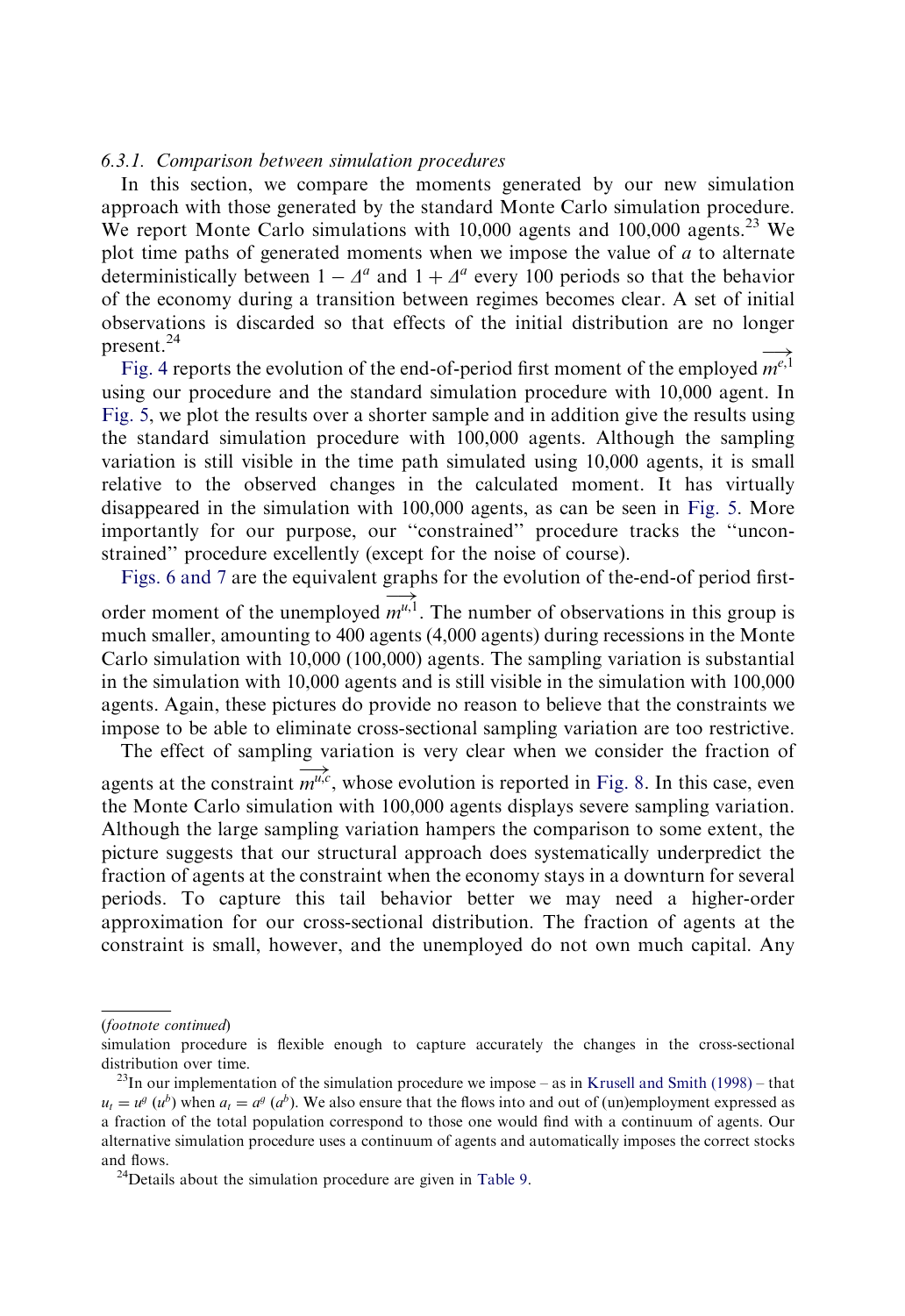<span id="page-22-0"></span>

Fig. 4.  $m^{e,1}$  generated using a finite and a continuum of agents.



Fig. 5.  $\overline{m^{e,1}}$  generated using a finite and a continuum of agents.

inaccuracy is, thus, likely to be inconsequential for the properties of any aggregate series.<sup>25</sup>

A good way to document the higher accuracy of the new simulation procedure is to look at the transition from the bad regime (high unemployment rate) to the good regime (low unemployment rate). The new simulation procedure clearly shows a sharp increase in the fraction of agents at the constraint when the economy enters the good regime. In contrast, for the standard simulation procedure this increase is not always present and there are many other spikes. The true solution of the model should exhibit such a spike. In this economy, employed agents become unemployed every period. When the economy moves from the high-unemployment to the

<sup>&</sup>lt;sup>25</sup>The same is true for the inaccuracy due to the sampling variation.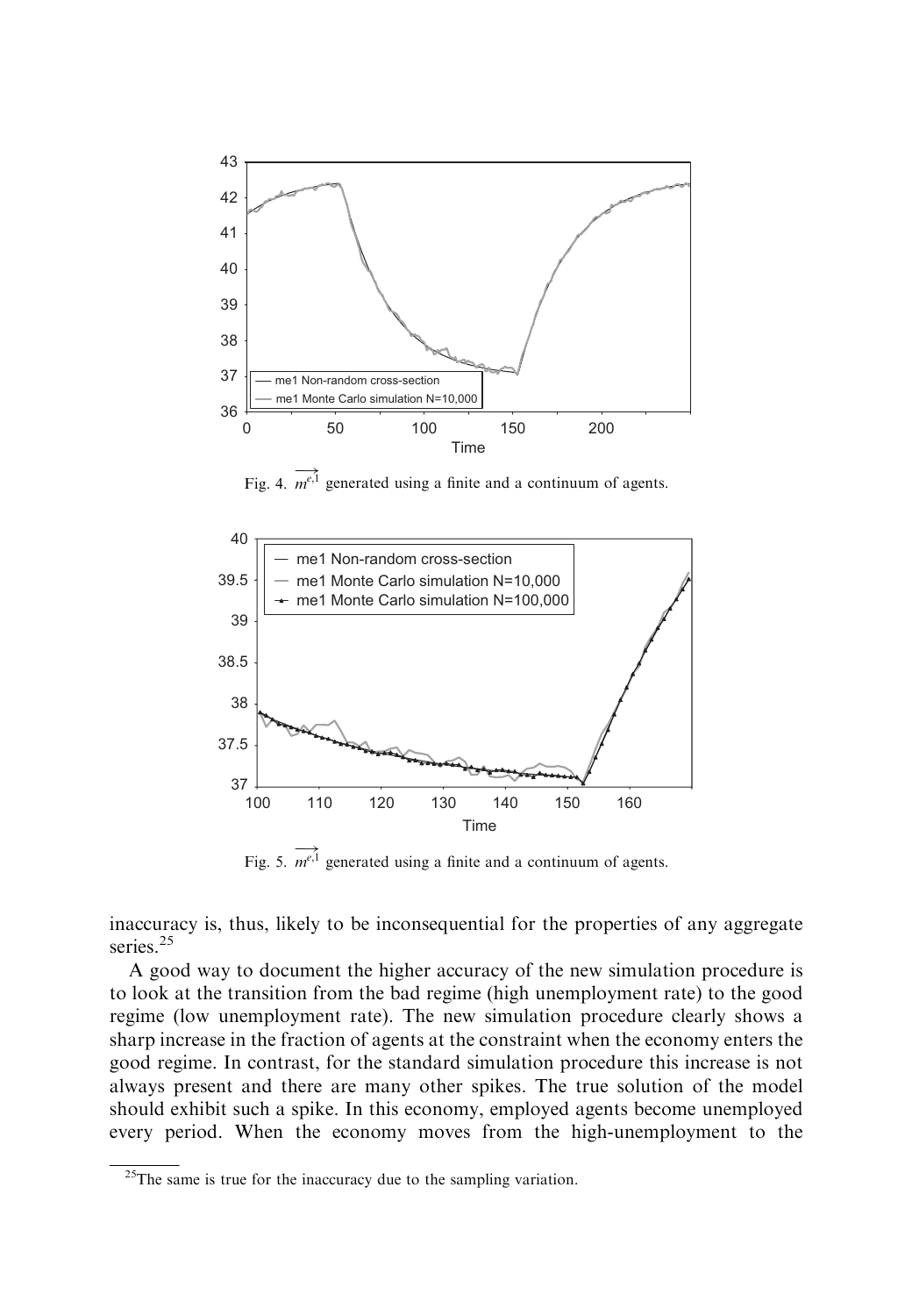<span id="page-23-0"></span>

Fig. 6.  $m^{u,1}$  generated using a finite and a continuum of agents.



Fig. 7.  $\overrightarrow{m^{u,1}}$  generated using a finite and a continuum of agents.

low-unemployment regime, then the flow out of employment into unemployment drops sharply. This means that after the regime change, a smaller fraction of employed becomes unemployed every period, and thus an unemployed agent is much less likely to have been employed the previous period. Consequently, after a change to the low-unemployment regime, a larger fraction of unemployment agents will have a zero capital stock.

To conclude, our new simulation procedure tracks the unconstrained simulation procedures well but without the noise and these results suggest it is thus more accurate. Moreover, our proposed simulation method is not only more accurate than Monte Carlo simulation, it is also an order of magnitude faster. For instance, Monte Carlo simulations over 3500 periods would take 1 h and 6 min with 10,000 agents and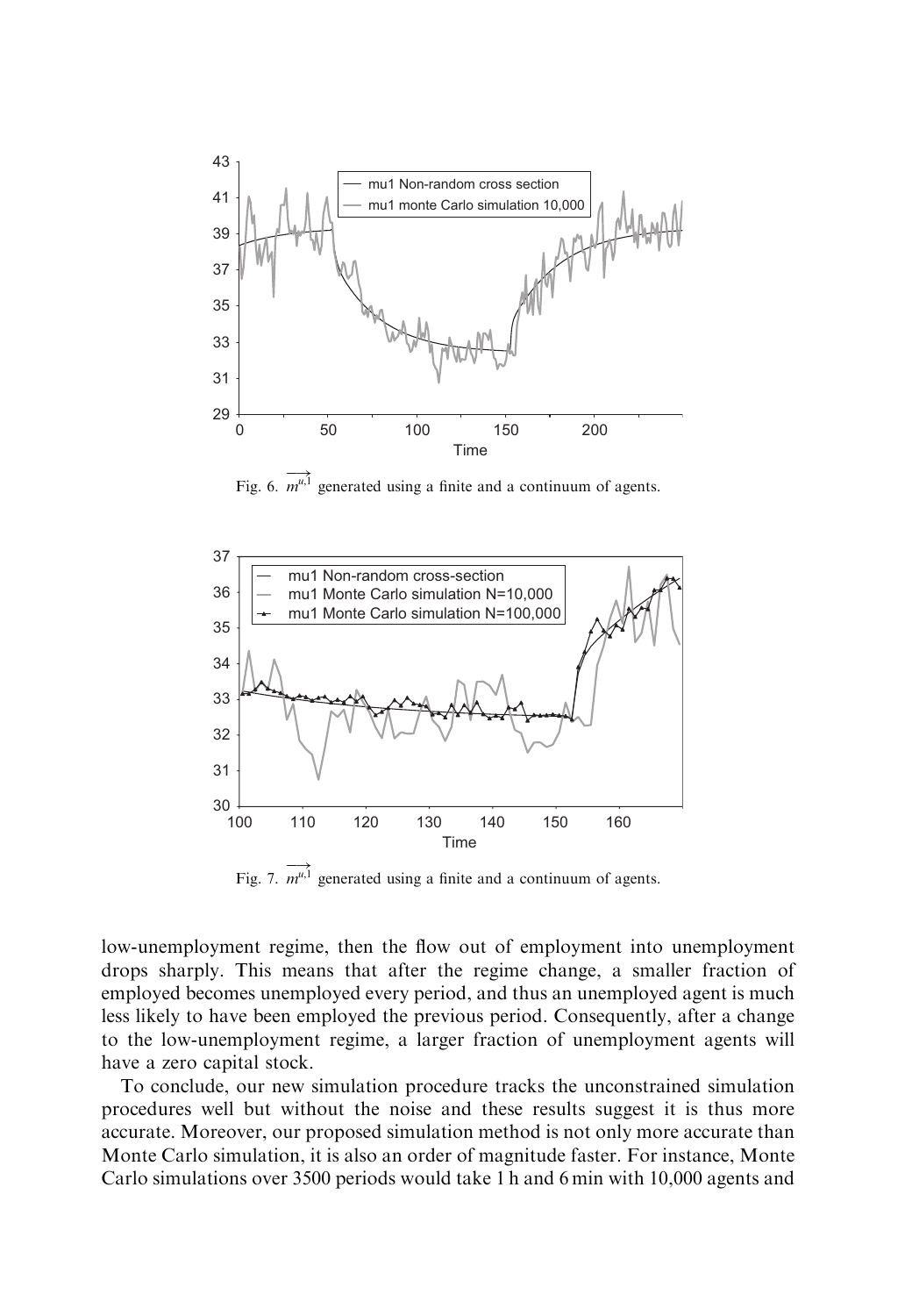<span id="page-24-0"></span>

Fig. 8.  $\overrightarrow{m^{u,c}}$  generated using a finite and a continuum of agents.



Fig. 9.  $\overrightarrow{m^{1/2}}$  generated using a continuum of agents with different values of  $N_{\widehat{M}}$ .  $N_{\widehat{M}}$  is the order of the polynomial used to approximate the cross-sectional density.

7 h and 40 min with 100,000 agents. In contrast, our simulation procedure takes only 7 min for the same number of periods.<sup>26</sup>

6.3.2. Increasing  $N_{\widehat{M}}$ <br>To check the importance of  $N_{\widehat{M}}$ , we simulate an economy using different values of<br> $N_{\widehat{M}}$  to parameterize the cross section. We check when the results settle down. The<br>id<sup>55</sup> of the t idea of the test is made clear in Figs. 9 and 10 that plot the second and sixth-order moment of the distribution for the unemployed for different values of  $N_{\hat{u}}$ . When moment of the distribution for the unemployed for different values of  $N_{\hat{M}}$ . When  $N_{\hat{M}}$  is increased from 2 to 4 (not shown) then the generated moments change

<sup>26</sup>Using a 2.66 GHz Intel Core 2 Duo E6700 processor.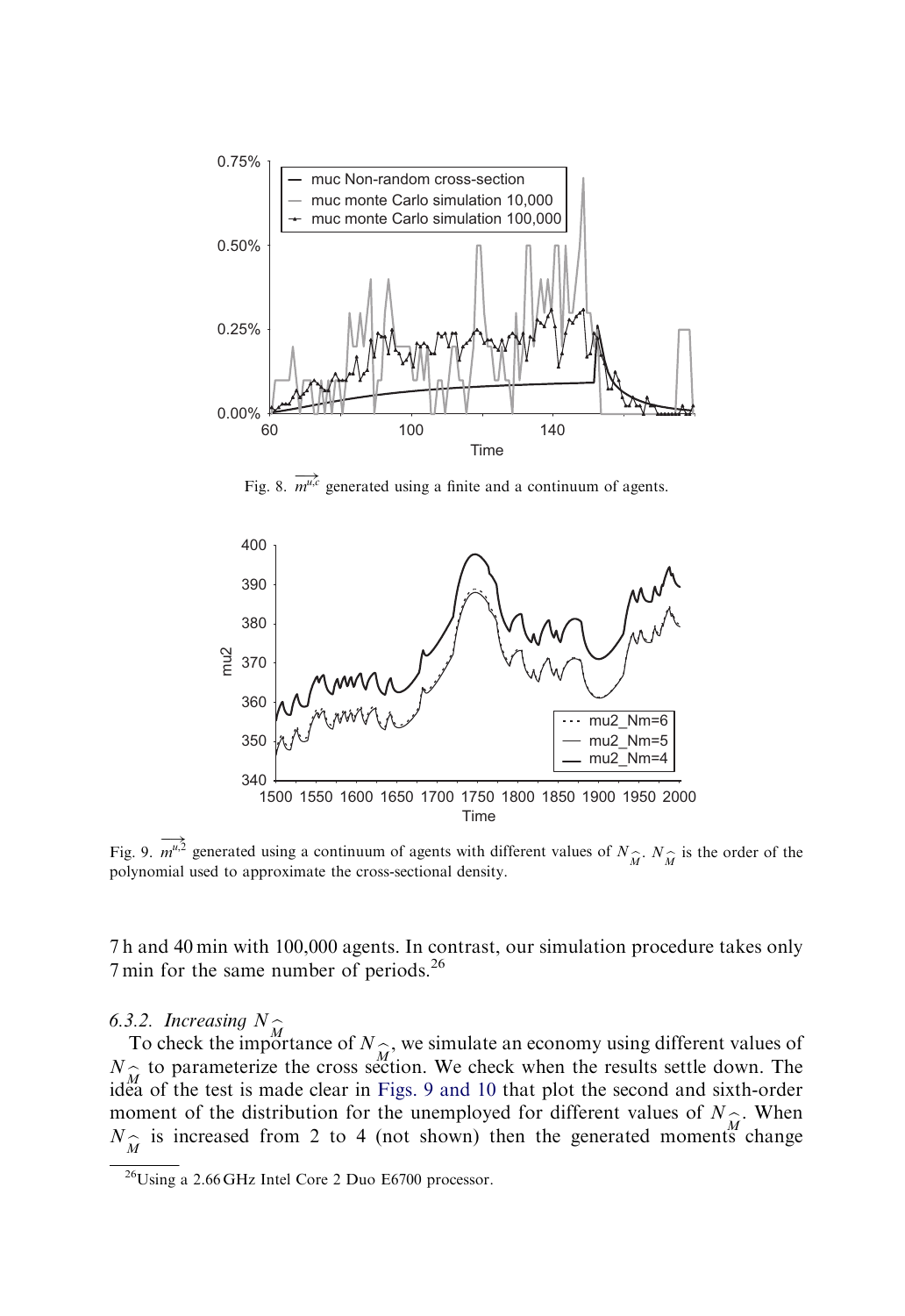

Fig. 10.  $\overline{m^{u'_0}}$  generated using a continuum of agents with different values of  $N_{\hat{u}}$ .  $N_{\hat{u}}$  is the order of the polynomial used to approximate the cross-sectional density.

enormously. As documented in the figures, a further increase from 4 to 5 still causes some changes, but when we increase  $N_{\widehat{M}}$  from 5 to 6 then the changes are very minor minor.

[Table 5](#page-26-0) reports the results for all moments. It corroborates the results from the figures. Using a value of  $N_{\widehat{M}}$  equal to 2 is clearly way too low to generate an accurate set of moments. An increase in  $N_{\widehat{M}}$  from 5 to 6, however, only causes minor changes in the generated moments. For example, the average change for  $m^{e,2}$  is only 0.25% and the average change for  $m^{\overline{u},\overline{2}}$  is equally small. The average (maximum) change for  $m^{e,\overline{6}}$  and  $m^{u,\overline{6}}$  are equal to 2.3% (3.7%) and 2.4% (3.7%), respectively. These are, thus, somewhat, higher, but as made clear in the graph, these errors are low relative to the observed variation in the moments.

#### 6.3.3. The shape of the distribution

There are two aspects to our approximation of the cross-sectional distribution. First, the class of functions used and second the value of  $N_{\hat{\alpha}}$ . The coeffi-<br>cients are above so that the first  $N_{\alpha}$  moments are correct. But higher cients are chosen so that the first  $N_{\hat{\alpha}}$  moments are correct. But higher-<br>order moments are implied by the values of the first N, moments and the close order moments are implied by the values of the first  $N_{\widehat{M}}$  moments and the class of functions chosen. For example, when one uses a normal distribution, then one can impose any mean and variance, but skewness and kurtosis are no free parameters.

So for any finite value of  $N_{\alpha}$ , the class of approximating polynomials used, thus, imposes certain restrictions on the function form. Here we check those restrictions along a simulated time path by comparing the *j*th-order moments for  $j > N_{\alpha}$  implied<br>by the normatorized execution with these selected by integration of the by the parameterized cross-section with those calculated by integration of the individual's policy function.

In particular, we do the following. Draw a long time series for the aggregate productivity shock, a. Let  $\rho_1^e$  and  $\rho_1^w$  be the parameters of the cross-sectional distribution in the first period and let  $m_1^{\overline{e,c}}$  and  $m_1^{\overline{u,c}}$  be the fraction of employed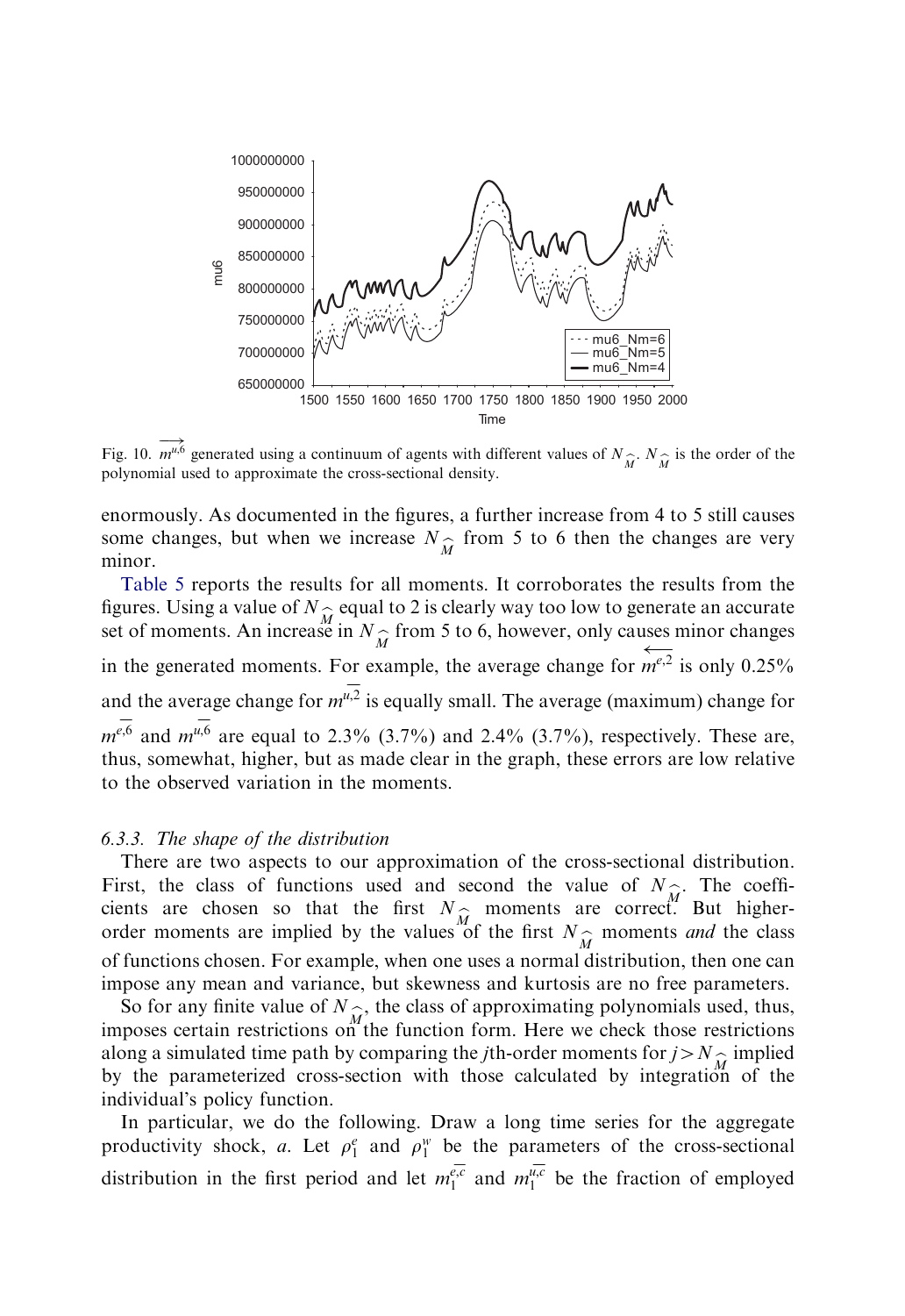| MONICII              |                       | 70 Change relative to $N \hat{N} = 0$ |                                             |                       |                       |                       |
|----------------------|-----------------------|---------------------------------------|---------------------------------------------|-----------------------|-----------------------|-----------------------|
|                      | Average               |                                       |                                             | Maximum               |                       |                       |
|                      | $N_{\hat{M}} = 2$ (%) |                                       | $N_{\hat{M}} = 4$ (%) $N_{\hat{M}} = 5$ (%) | $N_{\hat{M}} = 2$ (%) | $N_{\hat{M}} = 4$ (%) | $N_{\hat{M}} = 5$ (%) |
| $m^{e,\overline{2}}$ | 32.9                  | 2.5                                   | 0.25                                        | 35.9                  | 2.8                   | 0.54                  |
| $m^{e,\overline{3}}$ | 90.2                  | 12.5                                  | 1.5                                         | 95.1                  | 14.5                  | 2.4                   |
| $m^{e,\overline{4}}$ | 60.2                  | 6.5                                   | 1.4                                         | 63.6                  | 7.9                   | 2.2                   |
| $m^{e,5}$            | 90.6                  | 9.7                                   | 2.4                                         | 95.0                  | 14                    | 3.5                   |
| $\bar{m^{e,6}}$      | 78.0                  | 7.1                                   | 2.3                                         | 80.9                  | 12.1                  | 3.7                   |
| $\overline{m^{u,2}}$ | 32.2                  | 2.4                                   | 0.25                                        | 36.0                  | 2.8                   | 0.55                  |
| $m^{u,3}$            | 91.9                  | 12.6                                  | 1.5                                         | 95.5                  | 14.6                  | 2.4                   |
| $\bar{m^{u,4}}$      | 60.3                  | 6.6                                   | 1.4                                         | 63.6                  | 7.9                   | 2.2                   |
| $\bar{m^{u,5}}$      | 92.0                  | 9.2                                   | 2.4                                         | 95.4                  | 13.1                  | 3.5                   |
| $m^{u,6}$            | 78.0                  | 6.7                                   | 2.4                                         | 80.8                  | 11.2                  | 3.7                   |

<span id="page-26-0"></span>Table 5 Increasing order of approximating density  $M_0$  and  $M_0$   $\alpha$   $\alpha$   $\beta$   $\beta$   $\beta$   $\beta$   $\beta$ 

*Note*: This table documents the importance of using a high enough order to approximate the density by comparing the implied moments in a simulation when a sixth-order polynomial is used with the corresponding moments when a lower-order polynomial is used.

and unemployed agents with zero capital holdings at the beginning of the period. With this information, we calculate the end-of-period values of the first  $N_{\hat{M}}$  moments.<sup>27</sup>

$$
\overrightarrow{m_1^{w,1}} = \int_0^\infty k(\varepsilon^w, \mathbf{k}, s) P(\mathbf{k}; \rho_1^w) \, \mathrm{d}k, \quad w \in \{e, u\},\tag{16}
$$

$$
\overrightarrow{m_1^{w,j}} = \int_0^\infty [k(\varepsilon^w, \mathbf{k}, s) - \overrightarrow{m_1^{w,1}}]^j P(\mathbf{k}; \rho_1^w) \, \mathrm{d}k, \quad 1 < j \le N_{\widehat{M}}, \ w \in \{e, u\}. \tag{17}
$$

In exactly the same way, we calculate higher-order moments. That is,

$$
\overrightarrow{m_1^{w,j}} = \int_0^\infty [k(\varepsilon^w, \mathbf{k}, s) - \overrightarrow{m_1^{w,1}}]^j P(\mathbf{k}; \rho_1^w) \, \mathrm{d}k, \quad j > N_{\widehat{M}}, \quad w \in \{e, u\}. \tag{18}
$$

Now we check whether these higher-order moments  $(j>N_{\widehat{M}})$  are similar to the moments implied by the parameterized cross-sectional distribution. To do this, we use the first  $N_{\hat{M}}$  end-of-period moments to calculate the coefficients of the corresponding approximating density,  $\overrightarrow{\rho_1^e}$  and  $\overrightarrow{\rho_1^u}$ . Next, we calculate higher-order

 $27$ By indicating in bold the variable that we are integrating over, we make clear that we are integrating over the argument of the policy function not the outcome of the policy function.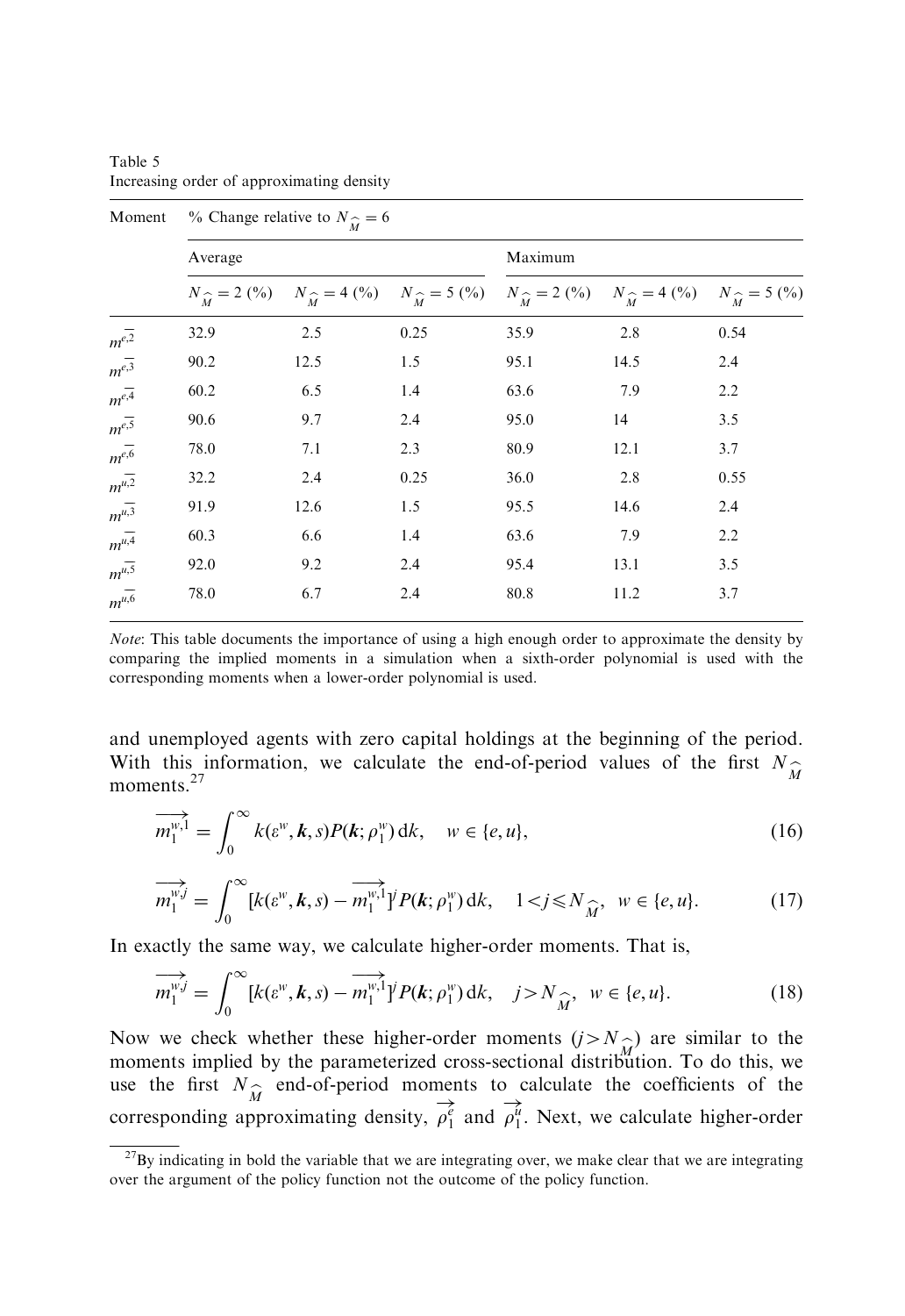<span id="page-27-0"></span>

| ١t |  |
|----|--|
|----|--|

| $N_{\widehat{M}}=2$                                                                                                                                                                                                                                                                          | Employed    |             | Unemployed      |             |
|----------------------------------------------------------------------------------------------------------------------------------------------------------------------------------------------------------------------------------------------------------------------------------------------|-------------|-------------|-----------------|-------------|
| Error $(\% )$                                                                                                                                                                                                                                                                                | Average (%) | Max $(\% )$ | Average $(\% )$ | Max $(\% )$ |
| $ \mathfrak{I}^{w,3} - m^{w,3} $                                                                                                                                                                                                                                                             | 5.6         | 9.1         | 7.0             | 15.3        |
| $\begin{aligned} &\frac{m^{w,3}}{12^{w,4}-m^{w,4}}\\ &\frac{m^{w,4}}{12^{w,5}-m^{w,5}}\\ &\frac{m^{w,5}}{12^{w,6}-m^{w,6}}\\ &\frac{m^{w,6}}{12^{w,7}-m^{w,7}}\\ &\frac{m^{w,7}}{12^{w,8}-m^{w,8}}\\ &\frac{m^{w,8}}{12^{w,9}-m^{w,9}}\\ &\frac{m^{w,8}}{12^{w,9}-m^{w,10}}\\ \end{aligned}$ | $2.8E - 1$  | $3.2E - 1$  | $2.1E - 1$      | $6.4E - 1$  |
|                                                                                                                                                                                                                                                                                              | 4.7         | 7.5         | 5.6             | 11.7        |
|                                                                                                                                                                                                                                                                                              | $5.7E - 1$  | $7.5E - 1$  | $9.3E - 1$      | 2.6         |
|                                                                                                                                                                                                                                                                                              | 3.7         | 6.1         | 5.3             | 10.3        |
|                                                                                                                                                                                                                                                                                              | $6.5E - 1$  | 1.2         | 2.3             | 5.7         |
|                                                                                                                                                                                                                                                                                              | 2.9         | 5.0         | 5.6             | 10.3        |
|                                                                                                                                                                                                                                                                                              | $5.6E - 1$  | 1.7         | 4.0             | 9.2         |
| $m^{\overline{w,10}}$                                                                                                                                                                                                                                                                        |             |             |                 |             |

Differences between implied and actual higher-order moments using second-order approximating density

*Note:* The table reports for  $N \geq 2$  whether explicitly calculated higher-order moments,  $m^{\overline{w_i}}$  with  $i>2$ , are close to higher-order moments implied by the functional form of the density and the value of the first  $N_{\widehat{M}}$  moments,  $\overline{\mathfrak{I}^{\mathfrak{w},i}}$ .

moments implied by this parameterized cross-sectional density. That is,

$$
\overrightarrow{\mathfrak{I}_{1}} = \int_{0}^{\infty} [\mathbf{k} - \overrightarrow{m_{1}^{w,1}}]^{j} P(\mathbf{k}; \overrightarrow{\rho_{1}^{w}}) \, \mathrm{d}k, \quad j > N_{\widehat{M}}, \quad w \in \{e, u\}. \tag{19}
$$

Finally, end-of-period moments are transformed into beginning-of-period moments. If the shape of the cross-sectional distribution is not too restrictive, then the implied higher-order moments correspond to the explicitly calculated higher-order moments.

We perform this exercise using values for  $N_{\widehat{M}}$  equal to 2 and 6 and then calculate the average and maximum error observed along the simulation of 2,000 observations with the error term defined as follows<sup>28</sup>:

$$
\frac{|\mathfrak{I}^{w,n}-m^{w,n}|}{m^{w,n}}.
$$

<sup>&</sup>lt;sup>28</sup>Note that the accuracy measure is actually defined for beginning-of-period moments, but this is simply a transformation of end-of-period values taking into consideration the change in the employment status.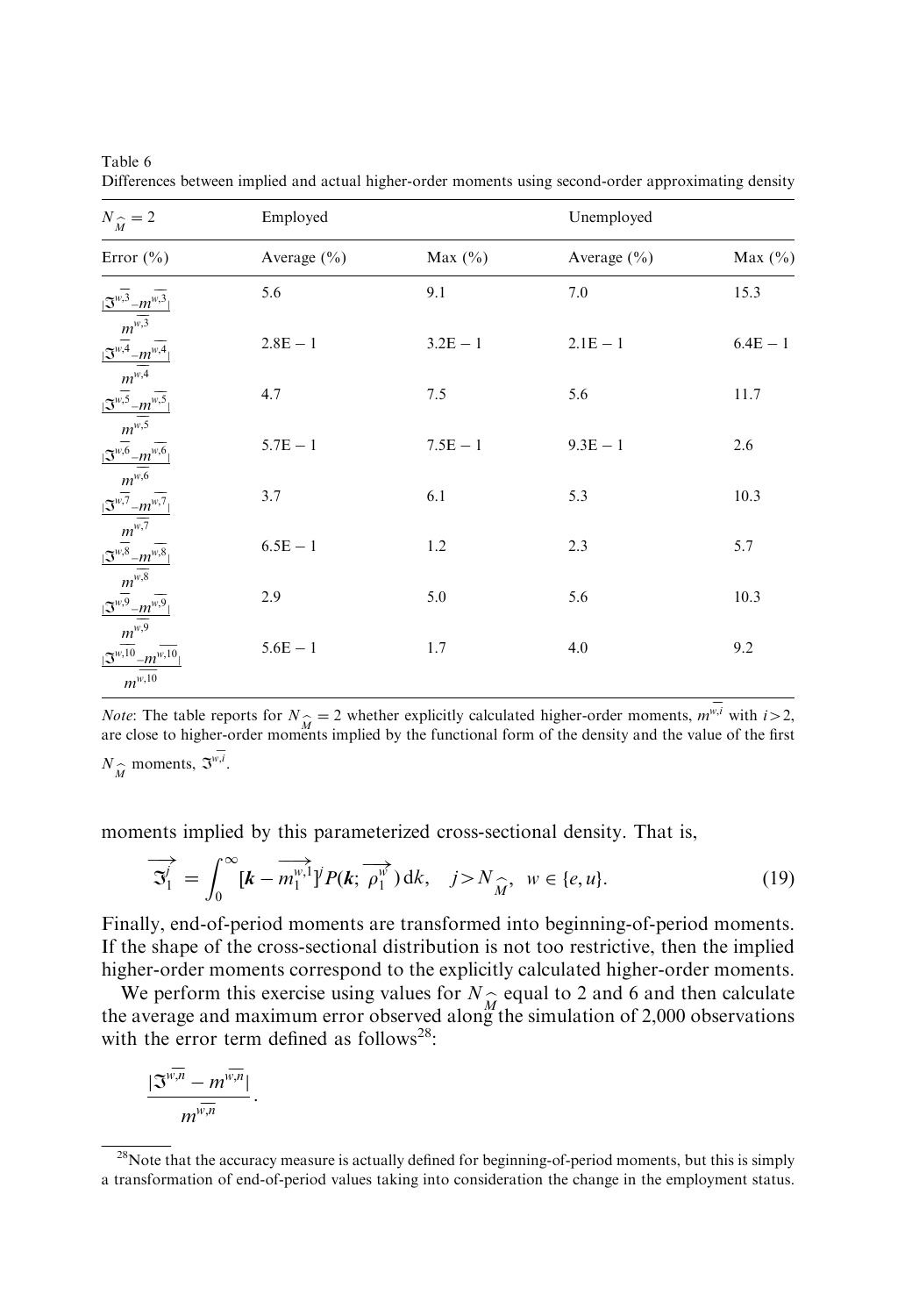| $N_{\widehat{M}}=6$                                                                                                                                     | Employed        |             | Unemployed      |             |
|---------------------------------------------------------------------------------------------------------------------------------------------------------|-----------------|-------------|-----------------|-------------|
| Error $(\% )$                                                                                                                                           | Average $(\% )$ | Max $(\% )$ | Average $(\% )$ | Max $(\% )$ |
|                                                                                                                                                         | $2.8E - 2$      | $7.3E - 1$  | $1.0E - 1$      | $2.2E - 1$  |
|                                                                                                                                                         | $4.3E - 2$      | $1.0E - 1$  | $1.8E - 1$      | $4.3E - 1$  |
|                                                                                                                                                         | $9.3E - 2$      | $2.3E - 1$  | $3.8E - 1$      | $8.8E - 1$  |
| $\frac{\frac{13^{w,7}-m^{w,7}}{m^{w,7}}}{\frac{13^{w,8}-m^{w,8}}{m^{w,8}}}}$<br>$\frac{m^{w,8}}{\frac{m^{w,9}}{m^{w,9}}}$<br>$\frac{m^{w,9}}{m^{w,10}}$ | $1.3E - 1$      | $3.1E - 1$  | $5.6E - 1$      | 1.3         |

Table 7 Differences between implied and actual higher-order moments using sixth-order approximating density

*Note:* The table reports for  $N \gtrsim 6$  whether explicitly calculated higher-order moments,  $m^{\overline{w_i}}$  with  $i>6$ , are close to higher and the value of the function of the function of the function of the function of the are close to higher-order moments implied by the functional form of the density and the value of the first

 $N_{\widehat{M}}$  moments,  $\overline{\mathfrak{I}^{\mathfrak{w},i}}$ .

[Tables 6 and 7](#page-27-0) report the errors for  $N_{\widehat{M}} = 2$  and  $N_{\widehat{M}} = 6$ , respectively. When  $N_{\widehat{M}}$  is equal to 2, then observed error terms are large for the odd-numbered moments. That is, the shape of the distribution implied by our class of approximating functions does not capture the correct shape of the distribution when a second-order approximation is used. The results are much better when  $N_{\alpha}$  is equal to 6. Now<br>we observe much smaller errors. The largest errors are for the 10th order moment we observe much smaller errors. The largest errors are for the 10th order moment of the capital stock of the unemployed. For this moment, the maximum error is 1.3%, which is quite high for an accuracy test but then the question is for what the 10th order moment could matter.

# 7. Concluding comments

In this paper, we have developed a new algorithm to solve models with heterogeneous agents and aggregate uncertainty. We used the algorithm to solve the model in [Krusell and Smith \(1998\)](#page-32-0) and found our numerical solution to have similar properties to the one obtained with simulation procedures. The ability to obtain similar numerical outcomes with quite different algorithms builds confidence in the results. Accuracy tests, of course, can do the same but they also have limitations, especially in high-dimensional models.<sup>29</sup> The models the profession will consider in the future are likely to become more complex. Since different algorithms have different strengths and weaknesses it is important to have a variety of algorithm to choose from. This paper helps to create a richer portfolio of algorithms to solve

 $^{29}$ In particular, small errors that accumulate over time to non-trivial magnitudes may be hard to detect.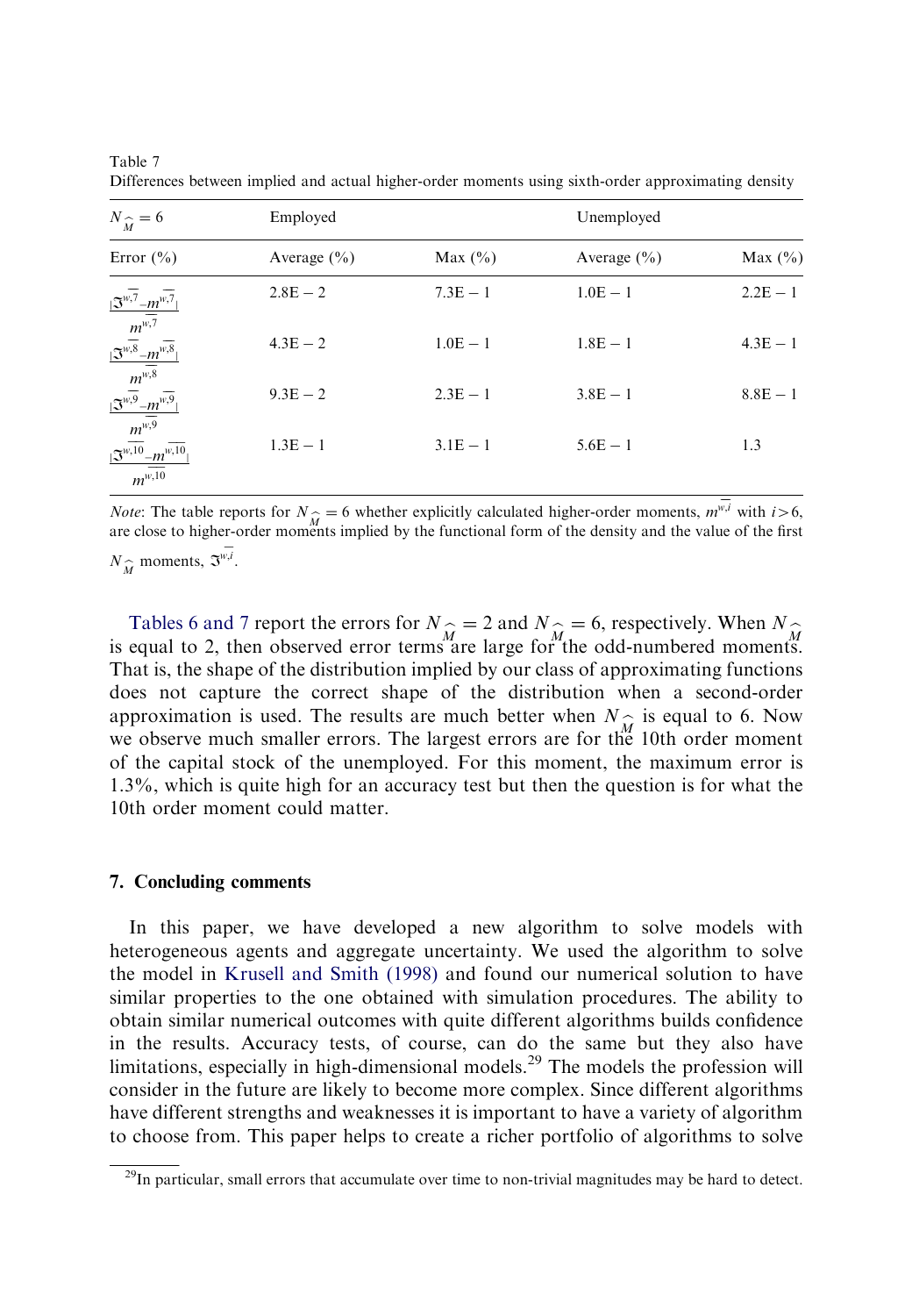these complex models especially because the building blocks used are so different from the popular alternative.

# Acknowledgment

The authors would like to thank Chris Carroll, Ken Judd, Michel Juillard, Michael Reiter, and two anonymous referees for useful comments.

# Appendix A

#### A.1. Details on transition equations

This appendix describes how the change in employment status that occurs at the beginning of each period affects the moments of the cross-sectional distribution. Although, we use centralized moments as state variables, we actually do not use centralized moments here. It is easier to first do the transformation for noncentralized moments and then calculate the centralized moments.

From beginning to end-of-period: Let  $g_{a,w}$  be the mass of agents with employment status w when the economy is in regime  $a$ . At the beginning of the period we have the following groups of agents:

- 1. Unemployed with  $k = 0$ , whose mass is equal to  $m^{\overline{u}c} g_{a,\mu}$ .
- 2. Unemployed with  $k > 0$ , whose mass is equal to  $(1 m^{u,\bar{c}})g_{a,u}$ .
- 3. Employed with  $k = 0$ , whose mass is equal to  $m^{e,c}g_{a,e}$ .
- 4. Employed with  $k > 0$ , whose mass is equal to  $(1 m^{e\overline{c}})g_{a,e}$ .

Agents in group #1 choose  $k' = 0$ , while agents in group #2 either set  $k' = 0$  or  $k' > 0$ . Let the fraction of agents that set  $k' = 0$  be equal to  $\zeta_{u,k>0}^{k'=0}$ . Thus, the fraction of unemployed agents that set  $k' = 0$ , is equal to

$$
\overrightarrow{m^{u,c}} = m^{u,c} + \zeta_{u,k>0}^{k'=0} (1 - m^{u,c}).
$$

The *i*th moment of the capital stock chosen by agents in group  $#2$  is equal to

$$
\mu_{u,k>0}^{k'\geq 0,i} = \zeta_{u,k>0}^{k'=0} \times 0^i + (1 - \zeta_{u,k>0}^{k'=0}) \times \overrightarrow{m^{u,i}}.
$$

Thus,

$$
\overrightarrow{m^{u,i}} = \frac{\mu_{u,k>0}^{k'\geqslant 0,i}}{(1 - \zeta_{u,k>0}^{k'=0})},
$$

where  $\mu_{u,k>0}^{k' \geq 0,i} = \int_0^{+\infty} k(0, k, s)^i P(k, \rho^u) dk$ .

 $m^{e,c} = 0$ , since employed agents never choose a zero capital stock. To calculate  $\overrightarrow{m^{e,i}}$ , we need the (mean of the) capital stock chosen by those in group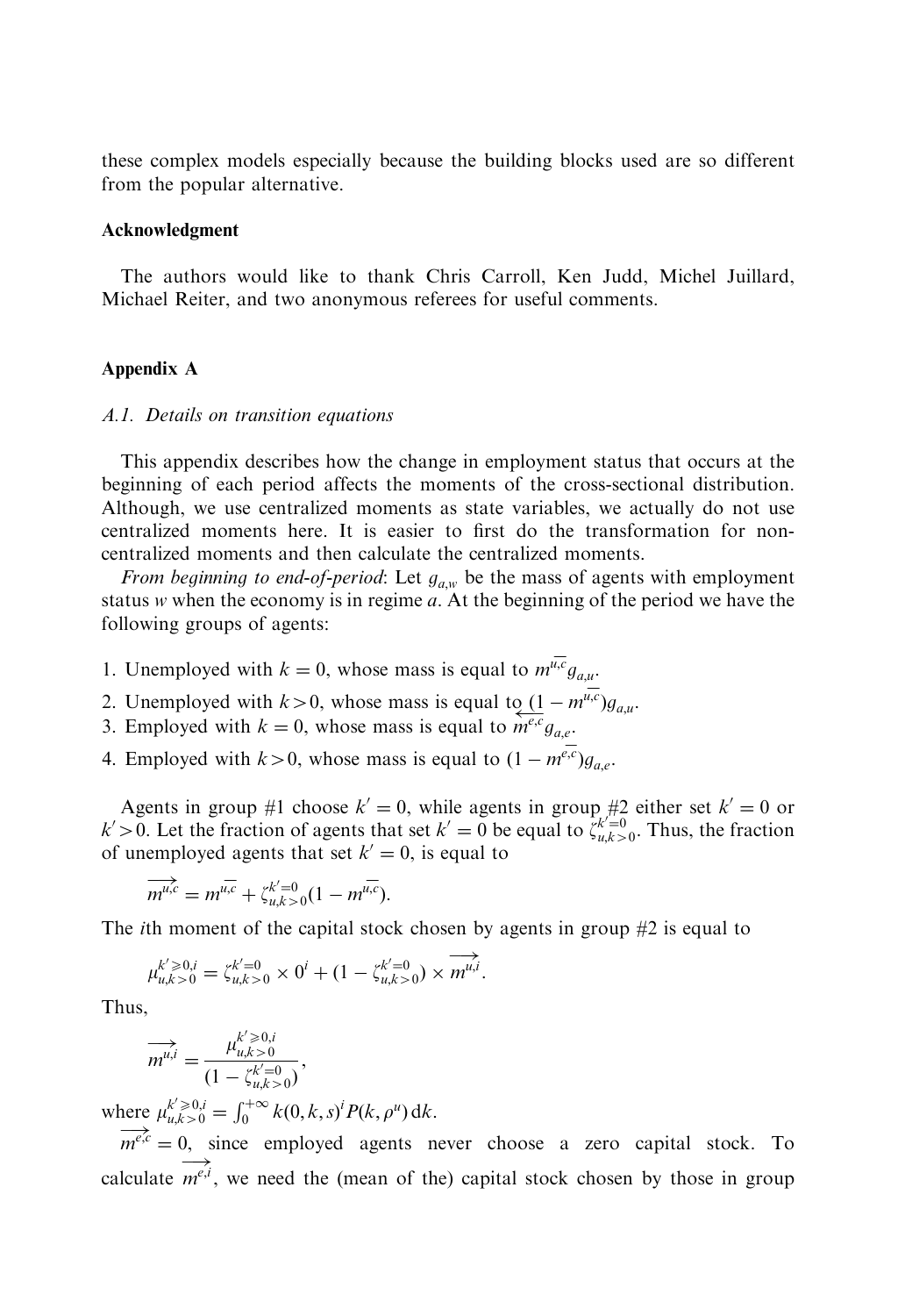#3, i.e.,

$$
\mu_{e,k=0}^{k'>0,i} = k(1,0,s)^i,
$$

and the mean of the capital stock chosen by those in group 4, i.e.,

$$
\mu_{e,k>0}^{k'>0,i} = \int_0^{+\infty} k(e,k,s)^i P(k,\rho^e) \, \mathrm{d}k.
$$

Weighting the two means gives

$$
\overrightarrow{m^{e,i}} = \frac{m^{e,\overline{c}}\mu_{e,k=0}^{k'>0,i} + (1 - m^{e,\overline{c}})\mu_{e,k>0}^{k'>0,i}}{m^{e,\overline{c}} + (1 - m^{e,\overline{c}})}.
$$

From end-of-period to beginning of next period: At the end of the current period, we have the following groups of agents:

- 1. Unemployed with  $k' = 0$ , whose mass is equal to  $\overline{m^{u,c}} g_{au}$ .
- 2. Unemployed with  $k' > 0$ , whose mass is equal to  $(1 m^{\mu/\epsilon})g_{a,\mu}$ .
- 3. Employed with  $k' > 0$ , whose mass is equal to  $g_{a,e}$ .

 $g_{ww'aa'}$  stands the mass of agents with employment status w that have employment status w' in the next period, conditional on the values of  $a$  and  $a'$ . For all combinations of a and  $\overline{a}$  we have,

$$
g_{uu,aa'} + g_{eu,aa'} + g_{ue,aa'} + g_{ee,aa'} = 1.
$$

The number of agents with  $k' = 0$  as a fraction of all agents that are unemployed in the following period is equal to:

$$
m^{\overline{u,c'}} = \frac{g_{uu,aa'}}{g_{uu,aa'} + g_{eu,aa'}} \overline{m^{\overline{u,c}}}
$$

and the fraction of all employed agents at the constraint is equal to

$$
m^{\overline{e,c'}} = \frac{g_{ue,aa'}}{g_{ue,aa'} + g_{ee,aa'}} \overline{m^{u,c}}.
$$

Next period's *i*th-order moments of the distributions with *strictly positive* capital holdings are equal to

$$
m^{\overline{u},\overline{i'}} = \frac{g_{uu,aa'}(1 - \overline{m^{u,c}})m^{\overline{u},i}}{g_{uu,aa'}(1 - \overline{m^{u,c}}) + g_{eu,aa'}} \overline{m^{e,i}}
$$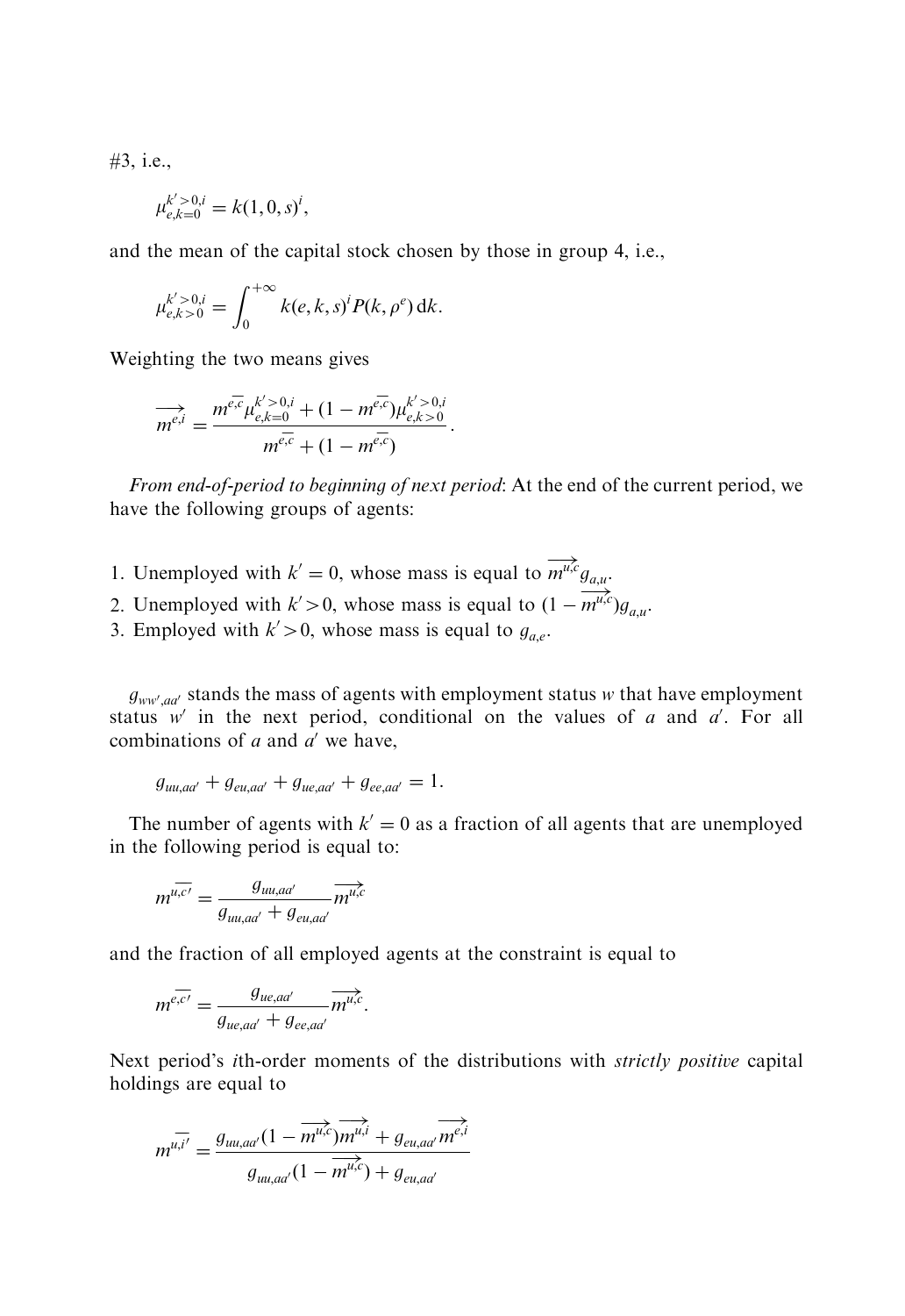<span id="page-31-0"></span>and

 $T = 1.1 - 8$ 

$$
m^{e,i'} = \frac{g_{ue,aa'}(1 - \overrightarrow{m^{u,c}}) \overrightarrow{m^{u,c}} + g_{ee,aa'} \overrightarrow{m^{e,i}}}{g_{ue,aa'}(1 - \overrightarrow{m^{u,c}}) + g_{ee,aa'}}.
$$

# A.2. Parameters of numerical procedure

Tables 8 and 9 report the parameter settings used in implementing the numerical procedure.

# A.3. Accuracy of individual policy function

In this section, we discuss the accuracy of the numerical solution for the individual policy function, taking as given the transition laws for the cross-sectional distribution. We check the accuracy of our policy function using a grid of capital holdings that is much more dense than the one used to obtain the numerical solution and the grid points for the aggregate state variables. In particular, we use  $k = \{0, 0.1, 0.2, \ldots, 99\}$ . At each grid point, we first calculate the consumption level implied by the numerical approximation, i.e.,  $c^{app}$ , and next period's capital.

| ravie o<br>Construction of the grid       |                                                                                                                                                                                                  |
|-------------------------------------------|--------------------------------------------------------------------------------------------------------------------------------------------------------------------------------------------------|
| State variables                           | $k, \varepsilon, a_{-1}, a, m_{-1}^{u,c}, m_{-1}^{e,\overline{1}}, m_{-1}^{u,\overline{1}}$                                                                                                      |
| Number of grid points                     | $M_k = 50, M_{\overrightarrow{m_{-1}^{u,c}}} = 5, M_{\overrightarrow{m_{-1}^{e,1}}} = 5, M_{\overrightarrow{m_{-1}^{u,1}}} = 5$                                                                  |
| Range of values                           | $M_{\epsilon} = M_a = M_{a-1} = 2$<br>k: [0, 99]<br>$M_{\overrightarrow{m^{u,c}_{-1}}}\:[0,0.002]$<br>$M_{\overline{m^{e,1}}}$ : [35, 42.4]<br>$M_{\overleftrightarrow{m^{u,1}}}$ : [33.5, 41.5] |
| Location of points                        | Chebyshev nodes                                                                                                                                                                                  |
| Table 9<br>Simulation procedure           |                                                                                                                                                                                                  |
| Number of agents                          | Non-random cross-section: $\infty$<br>Monte Carlo: 10,000 or 100,000 agents                                                                                                                      |
| Number of periods<br>Initial distribution | 3,500 (first 1,000 discarded)<br>Stationary distribution in the bad state                                                                                                                        |
|                                           |                                                                                                                                                                                                  |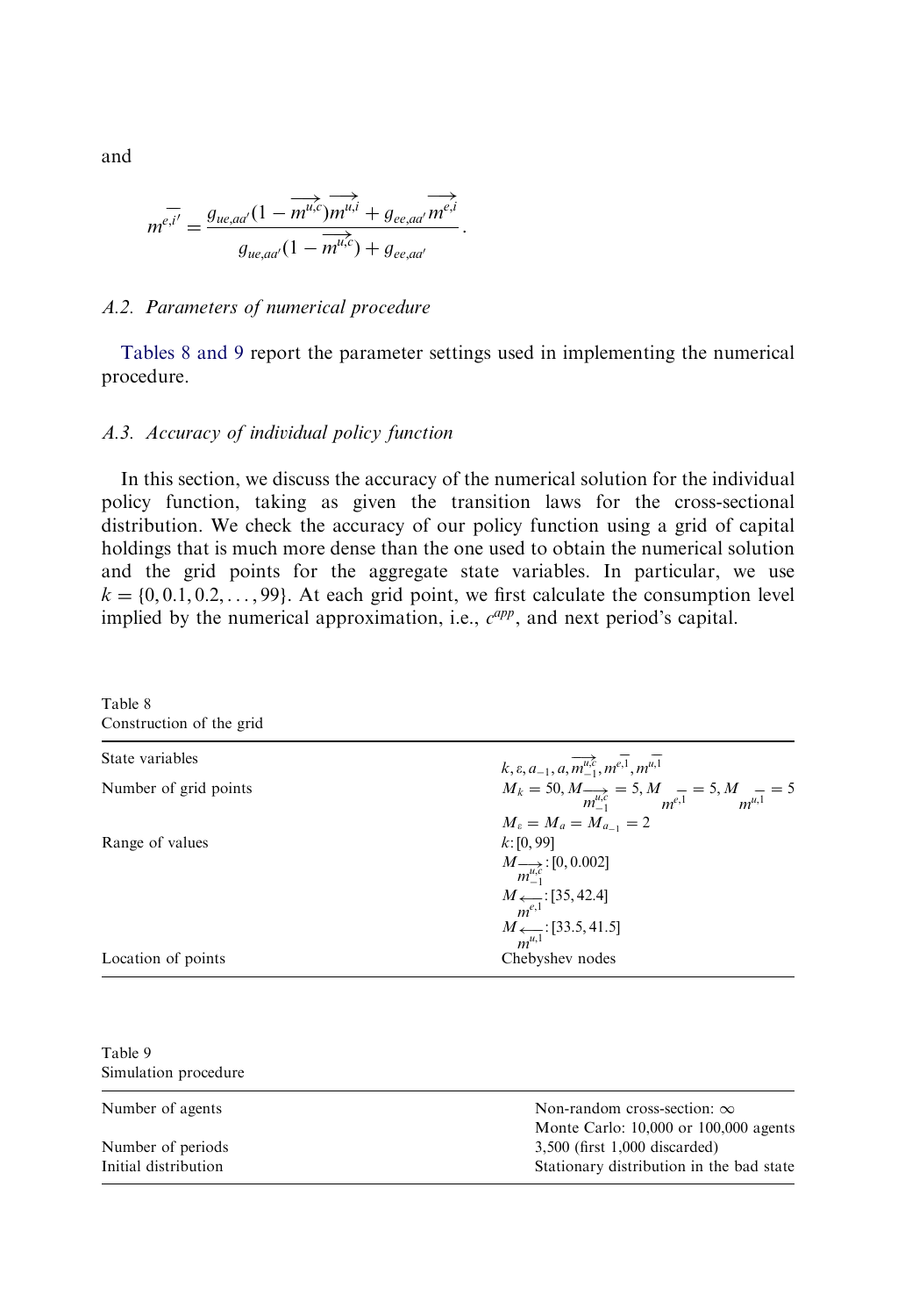<span id="page-32-0"></span>Table 10 Euler equation error

| Unemployed         |         | Employed |         |  |
|--------------------|---------|----------|---------|--|
| Maximum<br>Average |         | Average  | Maximum |  |
| $0.17\%$           | $5.9\%$ | $0.15\%$ | $1.1\%$ |  |

Note: This table provides information about differences, calculated on a fine grid, between explicitly calculated consumption values and those implied by the approximating individual policy function.

Next, we calculate the conditional expectation, not by using the approximation, but by explicit (numerical) integration of  $\beta c^{(-)}(r'+1-\delta)$  over the possible realizations of  $a'$  and  $\varepsilon'$ . The numerical approximation for the policy function is used to evaluate next period's consumption values for the different realizations of the idiosyncratic and aggregate random variable. Let  $c$  be the current-period value of consumption implied by the explicitly calculated conditional expectation on that grid point. Accuracy is measured using  $|c - c^{app}|/c^{app}$ . We calculate the average and the maximum across these approximation errors. Table 10 reports the average across aggregate grid points and the maximum. Even the maximum errors are small for most grid points. The average of the maximum errors for the unemployed is equal to 0.67%. For the employed, errors are substantially smaller. The maximum percentage error for the unemployed is equal to 5.9%. Such a maximum error is high, but it occurs when consumption takes on a value that is low even for an unemployed agent, namely 0.690 according to our approximation and 0.651 according to the explicitly calculated conditional expectation.<sup>30</sup>

#### References

- Den Haan, W.J., 1996. Heterogeneity, aggregate uncertainty and the short-term interest rate. Journal of Business and Economic Statistics 14, 399–411.
- Den Haan, W.J., 1997. Solving dynamic models with aggregate shocks and heterogeneous agents. Macroeconomic Dynamics 1, 355–386.
- Den Haan, W.J., 2007. Assessing the accuracy of the aggregate law of motion in models with heterogeneous agents, manuscript, University of Amsterdam.
- Judd, K.L., 1992. Projection methods for solving aggregate growth models. Journal of Economic Theory 58, 410–452.
- Judd, K.L., 1998. Numerical Methods in Economics. MIT Press, Cambridge, MA.
- Krusell, P., Smith, A., 1998. Income and wealth heterogeneity in the macroeconomy. Journal of Political Economy, 868–896.

Miao, J., 2006. Competitive equilibria of economies with a continuum of consumers and aggregate shocks. Journal of Economic Theory 128, 274–298.

- Preston, B., Roca, M., 2006. Incomplete markets, heterogeneity and macroeconomic dynamics, manuscript Columbia University.
- Reiter, M., 2002. Recursive computation of heterogeneous agent models, manuscript, Universitat Pompeu Fabra.

<sup>30</sup>Average consumption for the unemployed is 2.77.